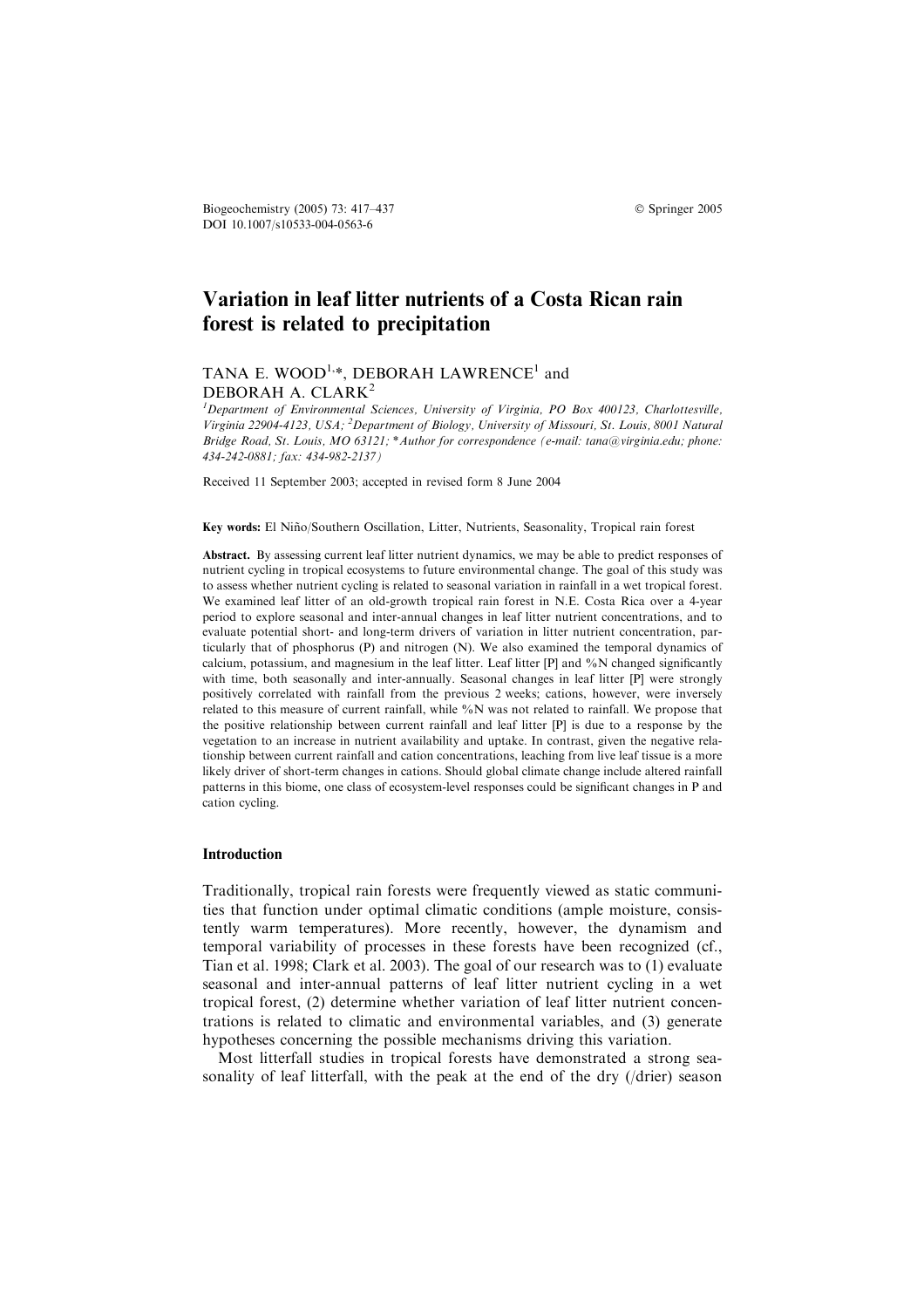(Hopkins 1966; Klinge and Rodrigues 1968; Haines and Foster 1977; Kunkel-Westphal and Kunkel 1979; Herbohn and Congdon 1993; Swamy and Proctor 1994; Wieder and Wright 1995; Lawrence and Foster 2002). Following such a seasonal peak in litterfall, there can be a pulse of increased soil nutrient availability at the beginning of the rainy season (Lodge et al. 1994; Campo et al. 1998; McGrath et al. 2000). This pulse can lead to high nutrient concentrations in live leaf tissue, often coinciding with the peak-growing season (Cuevas and Medina 1986; Palma et al. 2000; Son et al. 2000; Salifu and Timmer 2001). Despite evidence indicating the influence of seasonality on patterns of nutrient cycling, the seasonality of leaf litter nutrient concentrations has not been well characterized for tropical rain forests (Cuevas and Medina 1986; Scott et al. 1993). This gap in knowledge limits our understanding of overall nutrient cycling in such forests due to the possibility that the soil nutrient supply is not constant (Lodge et al. 1994; Campo et al. 2001). Given the low apparent intra-year variability in mean temperature and solar radiation in tropical wet forests, seasonal changes in leaf litter nutrient concentrations could serve as a constraint on net primary productivity. Because N and P are the nutrients most likely to limit primary productivity in tropical forests (Vitousek 1984), we used the N:P ratio to evaluate seasonal changes in N and P limitation. Prior research has shown that foliar  $N: P > 16$  are P limited systems, while foliar N:P of 14–16 are co-limited by N and P (Koerselman and Meuleman 1996; Aerts and Chapin 2000). Although these limits were developed for wetland vegetation, more recent work suggests that the critical values are relevant for forests as well (Tessier and Raynal 2003; Richardson et al. 2004; Knecht and Goransson 2004).

Tropical forests can also experience significant inter-annual climatic variability. Clark et al. (2003) suggest that Costa Rican tropical rain forest tree species are highly sensitive to climate, resulting in significant variation in canopy tree growth from year to year. Other studies have shown that tropical dry and wet forest trees show increased tree mortality during exceptionally hot and/or dry years (Murphy and Lugo 1986; Condit et al. 2000; Clark 2004). Phenological patterns of tropical species are also influenced by climatic variability, with major reproductive events occurring irregularly or supra-annually in some tropical regions (Stocker et al. 1995; Curran et al. 1999; Wright et al. 1999; Wich and Van Schaik 2000). Although ample evidence indicates the importance of inter-annual climatic variability in tropical ecosystems, studies of leaf litter nutrient cycling in tropical rain forests extending beyond a single year are rare (see Herbohn and Congdon 1998 (moist); Cuevas and Medina 1986 (wet); Newbery et al. 1997 (wet)). The lack of long-term litterfall nutrient measurements spanning the strong inter-annual climatic variability seen by tropical rain forests limits our understanding of these systems (Murphy and Lugo 1986; Martinez-Yrizar and Sarukhan 1990).

Neither the timing of phenological events in tropical forests nor the seasonality of leaf litter nutrient concentrations have been attributed to a single environmental factor (Murphy and Lugo 1986; Herbohn and Congdon 1998).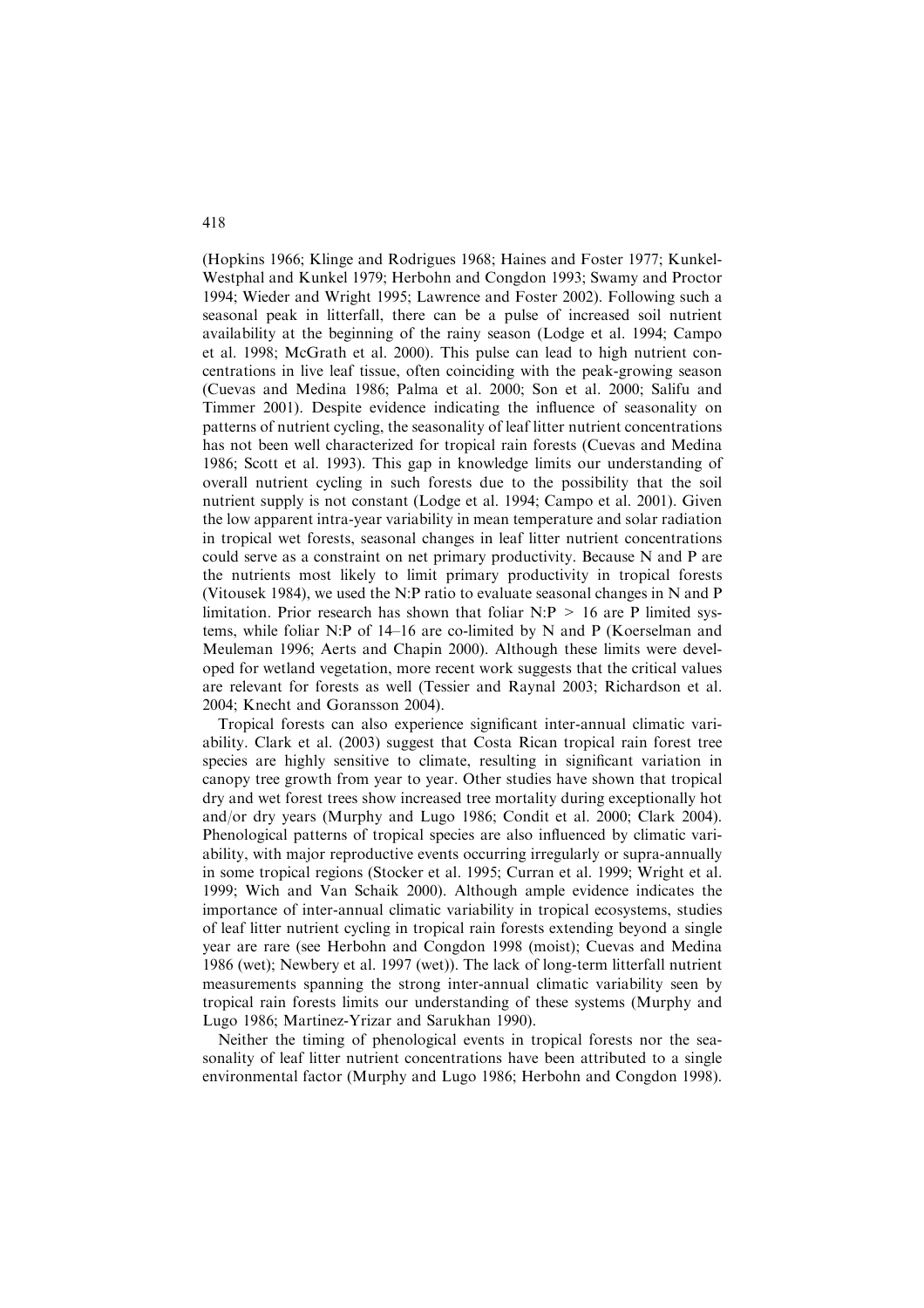A variety of mechanisms have been proposed to explain short-term (0–4 weeks) variation in leaf litter nutrient concentrations. One potential mechanism includes the impact of rainfall on nutrient availability and plant uptake (Escudero et al. 1992; Salisbury and Ross 1992; McGrath et al. 2000). Soil moisture affects nutrient diffusion through the soil to roots. With higher rainfall, effective soil nutrient availability could increase, leading to high live tissue concentrations. Root growth and uptake are limited by soil moisture, so if nutrient-rich surface soils dry out during the dry season (Cuevas 1995; Holbrook et al. 1995), leaf nutrient concentrations could also decline. Thus, during periods of high rainfall, leaf litter nutrient concentration could be higher than in drier periods.

A relationship between high precipitation and high leaf litter nutrient concentrations could also be the consequence of an increase in green leaf (live) litterfall (Cuevas and Lugo 1998). Often, strong precipitation events bring high winds. High winds could mechanically remove nutrient-rich green leaf tissue. A positive relationship between precipitation and leaf litter nutrient concentration would then result; however, this relationship would be independent of potential changes in soil nutrient availability (Lodge et al. 1991; Veneklaas 1991; Cuevas and Lugo 1998). Another mechanism through which precipitation could influence leaf litter nutrient concentrations is through the leaching of nutrients from live tissue (Epstein 1972; Marschner 1995; Killingbeck 1996; Aerts and Chapin 2000; Chuyong et al. 2000). Most tropical tree species have evolved leaf structures (e.g. smooth surface) to counteract this loss (Dean and Smith 1978). However, leaching might still be an important influence on seasonal patterns of leaf litter nutrients. In contrast with the high soil moisturehigh soil nutrient availability-high litter nutrients hypothesis, leaching from live leaves would result in lower nutrient concentrations in leaf litter during high rainfall periods. In addition to increasing the nutrient loss from live tissue, high rainfall could also lead to increased rates of soluble nutrient loss from the soil as well as a decrease in decomposition rates and mineralization due to lower oxygen concentrations (Aerts and Chapin 2000; Schuur and Matson 2001). Lower soil nutrient availability during periods of heavy rain could lead to decreased nutrient concentrations in foliar tissue. Thus, as with leaching from live foliage, leaching from the soil would lead to lower leaf litter nutrient concentrations.

Short-term variation in leaf litter nutrients could also be influenced by source–sink interactions. As new plant tissue is produced, greater translocation of mobile nutrients from old tissue (source) to new (sink) occurs (Nambiar and Fife 1991; Newbery et al. 1997). Therefore, if senescing leaves are a good source of mobile nutrients, lower leaf litter nutrient concentrations could occur when fruit production is high, when trees are flushing new leaves, or at times of peak production of either wood or roots.

In addition to short-term variation in leaf litter nutrient concentrations, we also expected to see significant inter-annual variation. Our study period (October 1997–April 2001) included the latter portion of the 1997–1998 El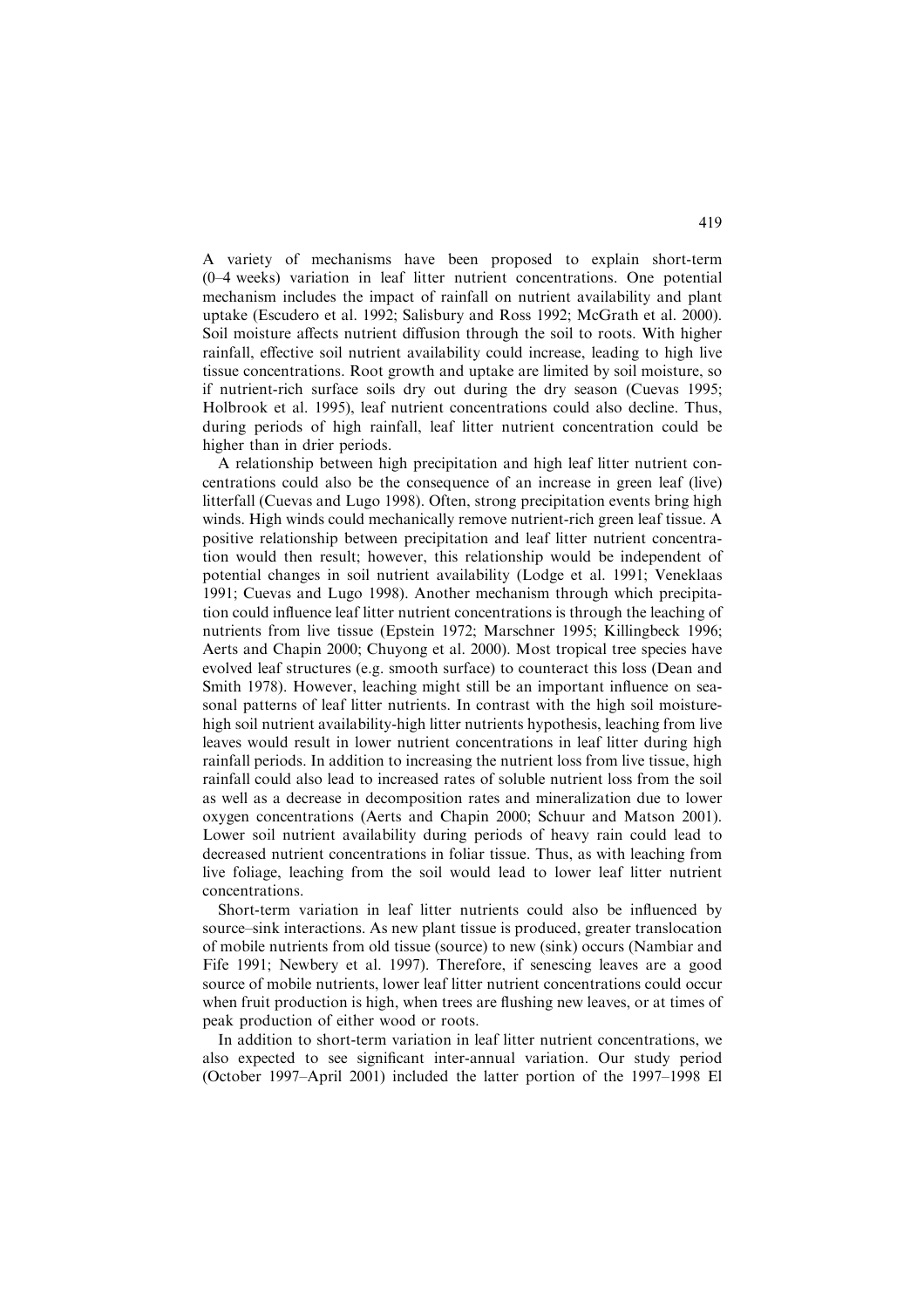Niño event. In N.E. Costa Rica, El Niño years intensify the seasonality of precipitation (a wetter wet season followed by a drier dry season) (Waylen et al. 1996). In this region, a particularly strong ENSO could result in significant moisture stress during the drier season months. For example, the longest recorded period with total precipitation not exceeding 5 mm at La Selva Biological Station, Costa Rica was in March and April of the 1983 ENSO year (30 days; Sanford et al. 1994). This short-term drought resulted in a 40% reduction in total soil moisture content in the upper 70 cm of soil (Luvall 1984; Parker 1985; in Sanford et al. 1994)). In March–April 2000 there was another such block of 30 consecutive days with  $\leq$  5 mm rain (Figure 1). Because tropical wet forests infrequently experience any significant soil drying, water stress could lead to premature senescence of leaves (Wright and Cornejo 1990; del Arco et al. 1991; Wieder and Wright 1995; Sizer et al. 2000). Premature senescence may result in incomplete nutrient resorption and thus higher nutrient concentrations in leaf litterfall when precipitation values are low. This effect should be enhanced in lower-fertility sites where the plants may be more susceptible to water stress due to a lower ability to maintain osmotic pressure in the leaves (Cuevas and Medina 1986; Murphy and Lugo 1986).

For secondary forests in our study area, leaf litterfall was negatively correlated with the amount of precipitation during the 2-week collection period (D. Lawrence unpublished data). This short-term link between precipitation and leaf litter production, if paralleled in the old-growth forest that is the subject of this study, could play an important role in the longer-term seasonality of leaf litter nutrient concentrations through the subsequent release of nutrients during decomposition. Hence, increases in leaf litterfall in response to periods of low rainfall could have a positive influence on subsequent leaf litter nutrient concentrations, and the time lag would depend on the rate at which litter nutrients become incorporated into the soil and available to the plants. The turnover time of the forest floor for this area is 19–24 weeks (Gessel et al. 1980; T.E. Wood and D. Lawrence unpublished data). Thus, we expected that the lag time for the influence of precipitation-linked changes in leaf litter



Figure 1. Monthly rainfall (mm) over the 4-year sample period (October 1997–April 2001). 1997– 1998 was a strong El Niño year for the region. Dry season months are February–April (OTS unpublished meteorological records).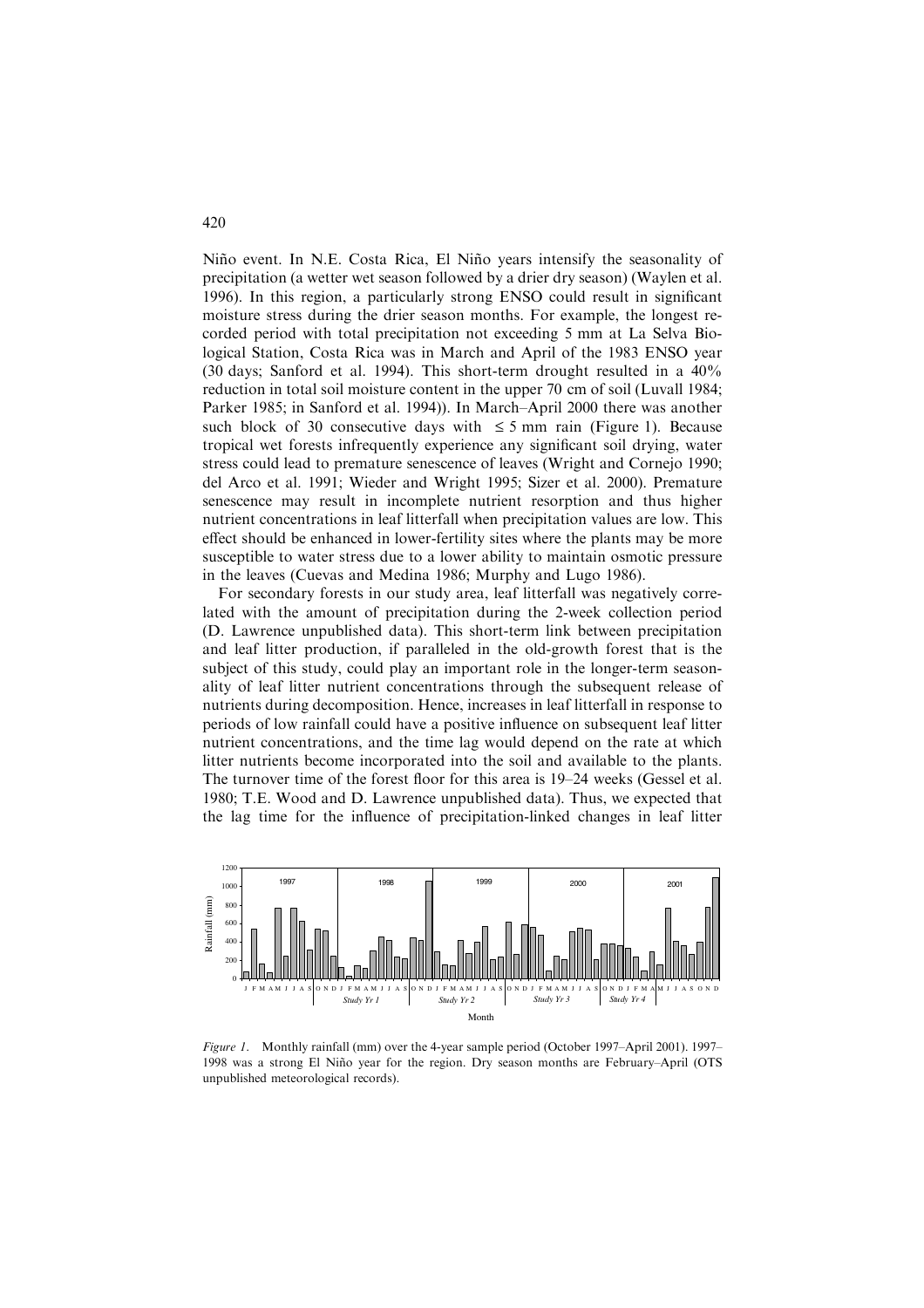production would be no greater than 20 weeks. In addition, because nutrients tend to be immobilized during the initial stages of decomposition (Ewel 1976), we set a lower bound of 12 weeks for the influence of prior precipitation and leaf litterfall on leaf litter nutrient concentrations.

To summarize, we explored short-term variability in leaf litter nutrients that might be due to positive effects of rainfall on soil nutrient availability, plant uptake and live leaf losses, negative effects of rainfall on leaching and nutrient mineralization, or rainfall-neutral effects of source–sink interactions. We also explored the hypothesis that long-term variability is influenced by positive feedbacks from decomposition following heavy litterfall. The patterns we find will mark a first step towards assessing possible drivers of leaf litter nutrient variation.

## Methods

#### Study region

The study occurred in old growth, tropical lowland forest at La Selva Biological Research Station in Costa Rica (10°26'N, 84°00'W; Organization for Tropical Studies [OTS]). Mean annual rainfall is 4200 mm, with no month averaging less than 150 mm. The monthly mean temperature for our study period (1997/1998–2000/2001) was 26 °C, with a mean difference of approximately  $9 °C$  between maximum and minimum daily temperatures (OTS unpublished meteorological records). The study region is Tropical Wet Forest under the Holdridge Life Zone System (Holdridge 1947). The landscape is of volcanic origin, and the topography varies from flat, alluvial terraces to moderate hills (Sollins et al. 1994). The drier season lasts from late January through April, with a less pronounced and short-term decrease in rainfall also occurring during September or October ('veranillo') (OTS unpublished meteorological records).

The forest is evergreen, but a few of the emergent tree species are annually or sporadically deciduous. The most common tree species, *Pentaclethra macro*loba, accounts for 34% of the basal area and 13% of stems (Lieberman et al. 1996; Clark and Clark 2000). Tree species differ in the timing and synchronicity of leaf flushing and leaf fall. Forest-level peak litterfall occurs during the latter part of the drier season (Frankie et al. 1974; D.A. Clark unpublished data).

## Leaf litter collection and nutrient analysis

Eighteen 0.50-ha plots were established by the CARBONO Project at La Selva (cf. Clark and Clark 2000) in the three major old-growth edaphic conditions (inceptisol terrace, ultisol plateau, ultisol on steep slope; Figure 2). The La Selva GIS was used to site the plots in an unbiased, replicated design to sample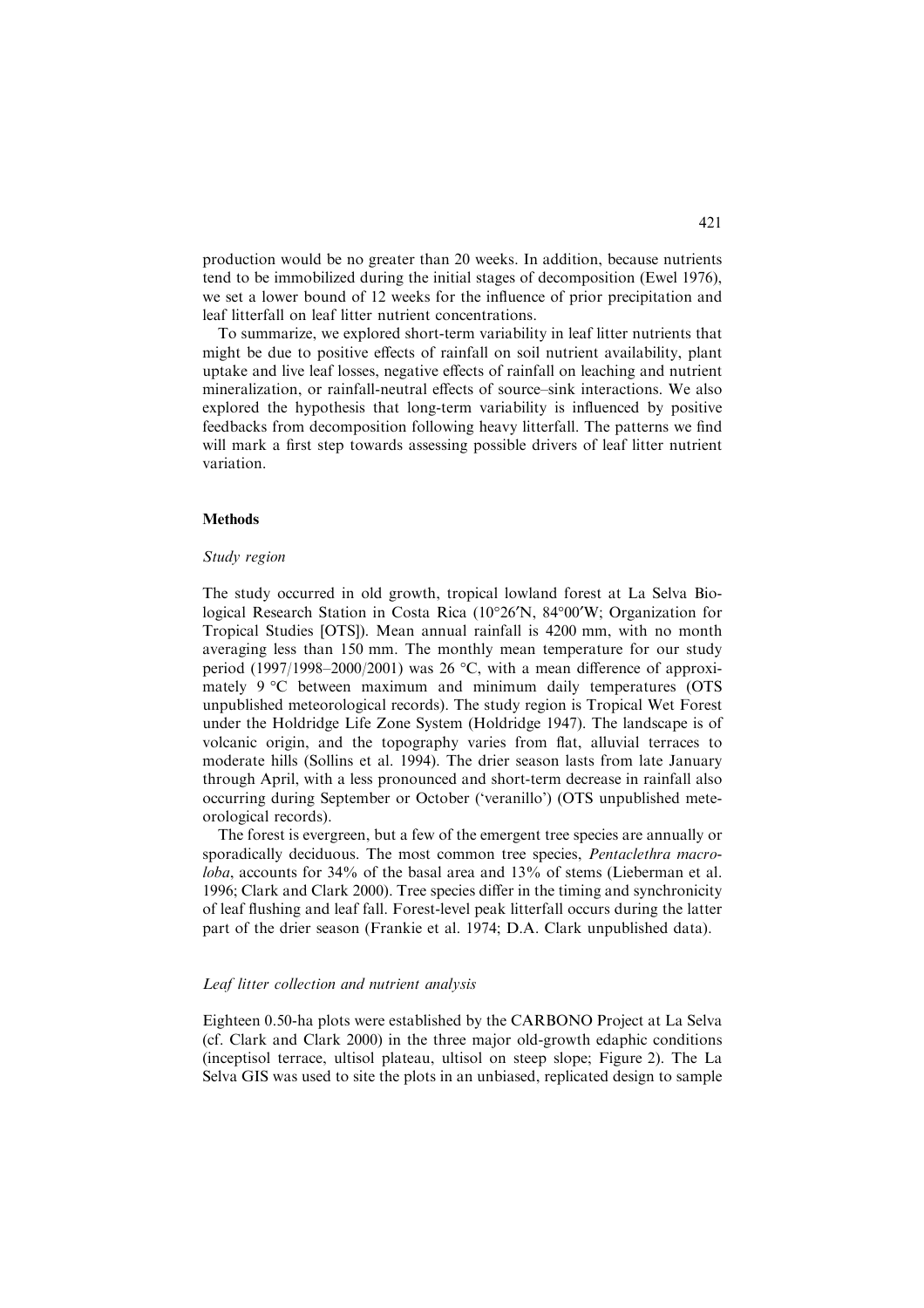

Figure 2. Map of study region and plots at La Selva Biological Station, Costa Rica. The 18 0.50 ha plots were stratified across the three main soil types: inceptisol terraces, ultisol hilltops and ultisol slopes (Clark and Clark 2000; map prepared by A. Trabucco).

the three edaphic types. Within each plot, leaf litterfall was collected from nine  $0.25$  m<sup>2</sup> litterfall traps every 2 weeks beginning in September 1997 (Figure 2). Samples were bulked by plot, then sorted by litter material (leaves, reproductive material, wood  $\leq 1$  cm in diameter), and dried at 65 °C to constant mass. The leaf material is then run through a Wiley Mill to pass through a 1 mm mesh screen.

To determine %N and [P] of the leaf litter, we performed a modified Kjeldahl digestion on a Tecator 2000 Digestion System (Perstorp Analytical; Sweden). This method uses 30% hydrogen peroxide and concentrated sulfuric acid at 360 °C to hydrolyze organic N and P to an inorganic form. Digested samples were kept refrigerated until further analysis. The matrix was analyzed colorometrically on an Alpkem Flow Solution IV Auto analyzer (OI Analytical; College Station, Texas, USA) in accordance with the US EPA method for total P and total Kjehldal N determination.

Leaf litter calcium (Ca), magnesium (Mg), and potassium (K) were analyzed at the Cornell Nutrient Analysis Laboratory (CNAL) using an  $HNO<sub>3</sub>/H<sub>2</sub>O<sub>2</sub>$ block digestion at 150 °C. The samples were then re-dissolved in 50 ml of  $10\%$ nitric acid for analysis using Spectro CIROS CCDE Inductively Coupled Argon Emission Plasma Spectrometry (ICP).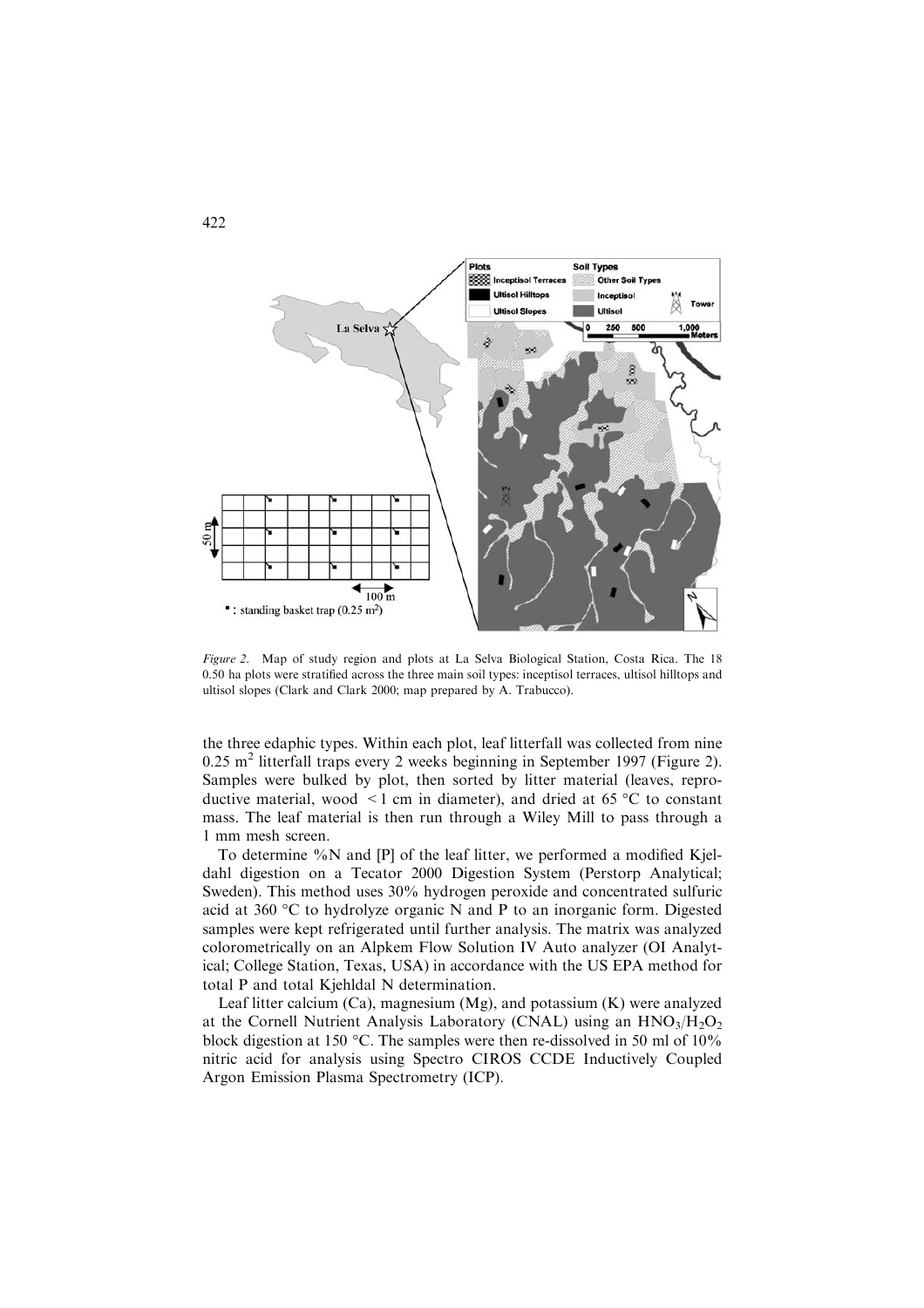### Seasonal and inter-annual variability

We analyzed seasonal changes in leaf [P], %N and N:P. Month-to-month variation was analyzed by repeated measures analysis of variance (RANOVA) on one leaf litter sample every 4 weeks collected from three inceptisol and three ultisol plots over the 2-year period October 1997–September 1999 (fine resolution; 48 dates; 288 samples). The degree of P versus N limitation was determined using the N:P ratio (Koerselman and Meuleman 1996; Aerts and Chapin 2000; Knecht and Goransson 2004).

Inter-annual variability in leaf litter [P], %N, [Ca], [K], and [Mg] were evaluated using a longer, 4-year data set. Samples from the peak, minimum and midseason litterfall periods spanning October 1997 through April 2001 were used. For P and N, data include samples from all 18 CARBONO plots (coarse resolution; 11 dates; 198 samples); for cations, data from 12 plots were used (4 ultisol slopes, 4 ultisol plateaus, 4 inceptisols; 11 dates; 132 samples). Changes in leaf litter nutrient concentrations over the 4-year period were determined using a two-way ANOVA by year and by soil type. We followed up with a two-factor ANOVA within each soil type (by plot and by year) to determine when inter-annual differences occurred when the Tukey–Duncan post hoc test was not significant. All ANOVAs were performed using SAS System for Windows V8 (1999–2001; SAS Institute Inc.).

## Regressions with leaf litter nutrient concentration: short-term

Using univariate regression, we related local precipitation and wind data to leaf litter [P], %N, [K], [Ca], and [Mg]. Time lags of 0 and 2 weeks were used to examine whether precipitation directly influenced leaf litter nutrients, with precipitation summed over the 2-week collection period or over the 2 weeks immediately prior to the collection period. Hourly and maximum wind speeds averaged over the entire 2-week collection period were also related to leaf litter nutrient concentrations.

# Regressions with leaf litter nutrient concentration: long-term

To determine the relationship between long-term precipitation patterns and litter  $[P]$  and  $\%$ N caused by precipitation-linked changes in litter production, time lag regressions were performed between litter nutrients and precipitation 12, 14, 16, 18 and 20 weeks prior. Due to the number of comparisons, an *a* value of 0.0125 was used for all of the long-term precipitation analyses with multiple comparisons (Bonferonni Correction:  $[0.05/n-1]$ ). All regressions were conducted using SigmaPlot (2001; SPSS Inc.).

To determine the direct source–sink relationship between litter production and litter  $[P]$  and  $\%$ N, time-lag regressions were performed using contempo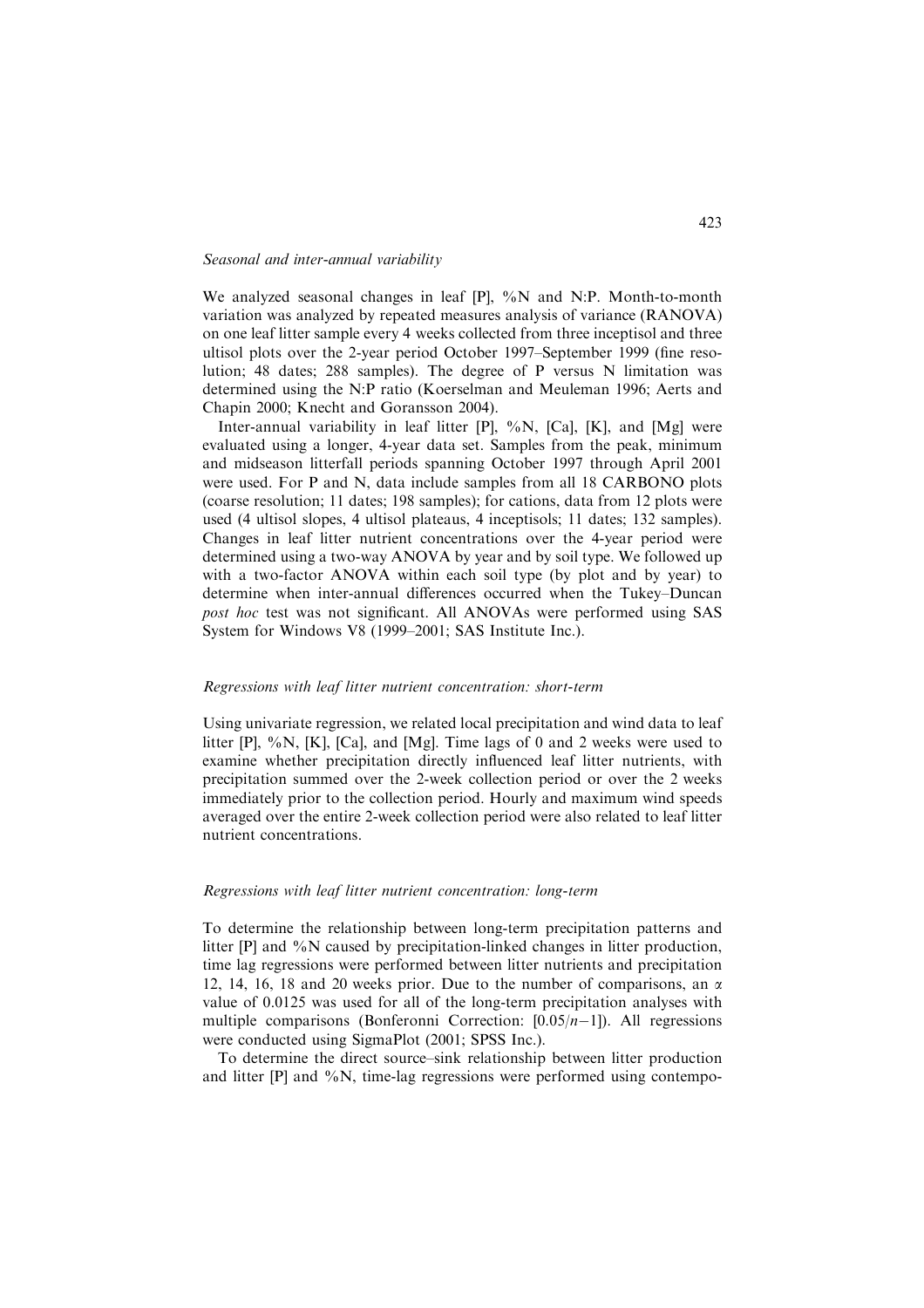raneous leaf litter production data for all 18 CARBONO plots (2 week collection period; D.A. Clark unpublished data). Leaf litter production was averaged across soil type in order to minimize factors that might lead to variation in time lags such as differences in decomposition rates and the timing of soil nutrient availability.

We used fruit/flower litter production data to test the source–sink interaction hypothesis. Fruits and flowers collected in the litter traps (indicative of previous fruit and flower production) were used for these analyses because data on actual fruit and flower production were unavailable. We compared leaf litter nutrient levels with the mass of fruit/flower litter at the same time, and 6, 8, 10, and 12 weeks into the future. Positive lags were used because we assumed that the nutrient demands of fruit and flower production were provided by translocation of nutrients from litter falling during formation and maturation.

To examine the hypothesis that high leaf litter production feeds back positively on future leaf litter nutrient concentrations, we compared leaf litter [P] with litter mass from 12, 14, 16, 18 and 20 weeks prior. Leaf litter production was averaged for each site for each of the 2-week collection periods compared. Values were averaged by soil type in order to minimize factors that might lead to variation in time lags such as differences in decomposition rates and the timing of soil nutrient availability.

#### **Results**

#### Seasonal patterns and inter-annual variability

Leaf litter [P] changed significantly with time over the 2-year monthly sample period (RANOVA, time effect,  $p=0.047$ ,  $F=1.60$ , df = 27). In both years, leaf litter [P] reached a maximum during the rainy season 3–5 mo following peak litterfall (June–August/weeks 40–48; peak litterfall = March–April/weeks  $24-$ 28; Figure 3a). The maximum [P] for inceptisols was 1.42 mg/g and the maximum for ultisol plateaus was 0.96 mg/g. There was no discernable seasonal pattern for the occurrence of leaf litter P minima (Figure 3a).

Leaf litter  $\%$ N also changed significantly with time over the 2-year monthly sample period (RANOVA, time effect,  $p < 0.0001$ ,  $F = 4.07$ , df = 23). A distinctive peak in  $\%$ N occurred during the ENSO year (1997–1998) for both inceptisols (2.8%; March/week 24) and ultisols (3.9%; February/week 20). The lowest  $\%$ N values occurred in the subsequent study year (inceptisols: 1.6%, November/week 8 [year2]; ultisols: 1.4%, July/week 44 [year2]; Figure 3b). Whereas  $\%$ N in the ultisols decreased during the wet season months of both years (July/week 44 for both years), the inceptisols showed a wet season decline in the ENSO year only (July/week 40; Figure 3b). The N:P ratio followed a very similar pattern to that of  $\%N$  (Figure 3c). The ratio changed significantly with time (RANOVA; time effect,  $p < 0.0001$ ,  $F = 4.62$ , df = 23) and the maxima and minima of N:P occurred on the same dates as those for  $\%$ N. An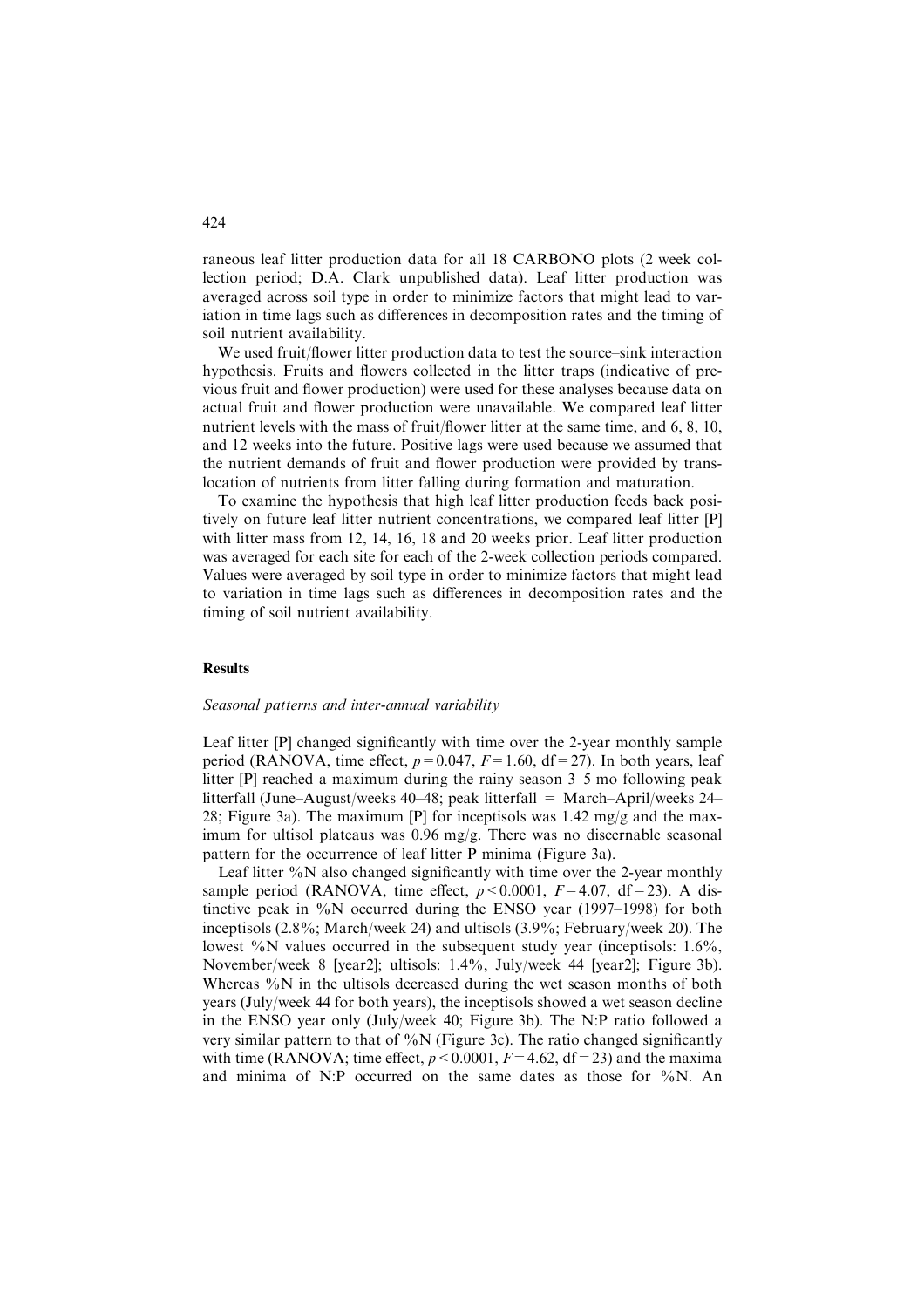

Figure 3. Seasonal trends of (a) Leaf litter [P], (b) %N, (c) N:P over a 2-year period by soil type and (d) seasonal N:P for the ENSO year with ultisol values shifted 4 weeks forward. Mean $s \pm 1$ S.E. for three inceptisol plots and three ultisol plots for each 4 week sample. All six plots varied significantly with time.

asynchrony in the N:P ratio occurred between the inceptisols and ultisols in the ENSO year. While the pattern of change is similar between the two soil types, the ultisols responded 4 weeks earlier than the inceptisols (Figure 3c, d).

The 4-year coarse-resolution data (18 sites; 3 dates/year  $\times$  4 years) revealed significant differences in leaf litter [P] among years (Table 1; two-way ANOVA, time effect  $p=0.0373$ ;  $F=2.879$ , df=3) and among the three edaphic conditions. Leaf litter [P] for ultisols declined in 1999–2000 and then recovered in 2000–2001 (Table 1; Tukey–Duncan). Although the decrease in 1999–2000 was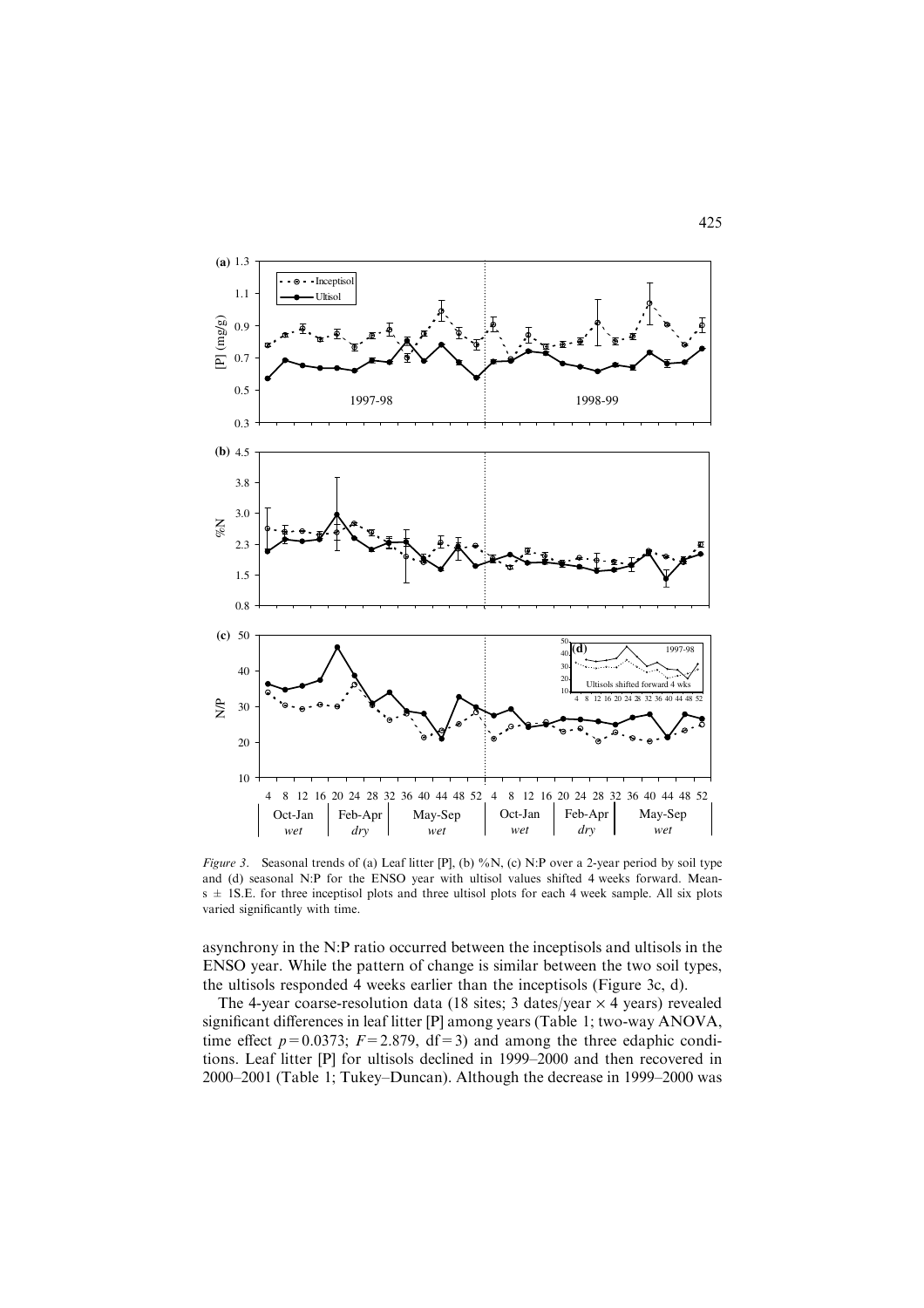not significant for inceptisols, the trend was the same. Leaf litter %N decreased over the first three study years and leveled out in the third and fourth study years. Across all soil types, leaf-litter [K] and [Mg] significantly increased in year three (Table 1; two-way ANOVA; time effect  $p=0.001$ ,  $F=5.733$ , df = 3  $(K), p=0.0278, F=3.144, df=3 (Mg)$ . Both [K] and [Mg] were no different in the fourth sample year from their values prior to the increase (Table 1). Calcium concentrations did not differ between years (Table 1; two-way ANOVA,  $p=0.563$ ;  $F=0.685$ , df = 3).

#### Regressions of leaf litter nutrient concentration

Over the 4-year time frame, leaf litter [P] and current precipitation were positively related in all three edaphic types (Figure 4a–c;  $R^2 = 0.67$ ,  $n = 11$ ,  $p = 0.0038$ (inceptisol);  $R^2 = 0.773$ ,  $n = 11$ ,  $p = 0.0008$  (ultisol plateau);  $R^2 = 0.51$ ,  $n = 11$ ,  $p=0.0135$  (ultisol slope)). For both the inceptisol and ultisol plateau, a single outlier was removed from the regression (Figure 4b, c; open circles). Outliers were determined using the DFITTS statistic. (Sigma Plot 2001). Both outliers occurred in October of the 1997–1998 El Niño year. This period was unusually wet for the 'veranillo' season. Approximately 370–580 mm more rain fell from August–October 1997 than in the subsequent three study years; hence this date

|                           | 1997-1998       | 1998-1999       | 1999-2000       | 2000-2001        |
|---------------------------|-----------------|-----------------|-----------------|------------------|
| N(%                       | a.              | b               | $\mathbf{c}$    | $\mathbf{c}$     |
| inceptisol                | $2.34 \pm 0.06$ | $1.94 \pm 0.05$ | $1.63 \pm 0.06$ | $1.48 \pm 0.03$  |
| ultisol plateu            | $2.05 \pm 0.07$ | $1.72 \pm 0.07$ | $1.35 \pm 0.04$ | $1.41 \pm 0.09$  |
| utisol slope              | $2.01 \pm 0.16$ | $1.77 \pm 0.03$ | $1.36 \pm 0.03$ | $1.54 \pm 0.09$  |
| $P$ (mg g <sup>-1</sup> ) | ab              | a               | b               | ab               |
| inceptisol                | $0.82 \pm 0.03$ | $0.89 \pm 0.03$ | $0.84 \pm 0.04$ | $0.81 \pm 0.03$  |
| utisol plateu             | $0.63 \pm 0.02$ | $0.67 \pm 0.03$ | $0.60 \pm 0.03$ | $0.66 \pm 0.02$  |
| utisol slope              | $0.70 \pm 0.02$ | $0.70 \pm 0.02$ | $0.64 \pm 0.02$ | $0.70 \pm 0.03$  |
| K (mg $g^{-1}$ )          | a               | a               | b               | ab               |
| inceptisol                | $2.82 \pm 0.24$ | $3.31 \pm 0.28$ | $3.84 \pm 0.68$ | $3.33 \pm 0.42$  |
| utisol plateu             | $1.67 \pm 0.03$ | $1.77 \pm 0.11$ | $2.52 \pm 0.43$ | $2.28 \pm 0.37$  |
| utisol slope              | $2.16 \pm 0.18$ | $2.16 \pm 0.03$ | $2.80 \pm 0.32$ | $1.85 \pm 0.36$  |
| $Mg$ (mg $g^{-1}$ )       | a               | a               | h               | ab               |
| inceptisol                | $1.98 \pm 0.14$ | $2.05 \pm 0.04$ | $2.13 \pm 0.15$ | $1.95 \pm 0.06$  |
| utisol plateu             | $2.16 \pm 0.02$ | $2.04 \pm 0.06$ | $2.58 \pm 0.22$ | $2.26 \pm 0.02$  |
| utisol slope              | $1.97 \pm 0.20$ | $1.91 \pm 0.09$ | $2.07 \pm 0.18$ | $1.92 \pm 0.06$  |
| Ca $(mg g^{-1})$          | a               | a               | a               | a                |
| inceptisol                | $8.00 \pm 0.68$ | $8.2 \pm 0.29$  | $8.02 \pm 0.63$ | $7.48 \pm 0.013$ |
| utisol plateu             | $8.06 \pm 0.22$ | $7.64 \pm 0.36$ | $8.79 \pm 0.47$ | $8.69 \pm 0.22$  |
| utisol slope              | $7.51 \pm 0.34$ | $6.58 \pm 0.55$ | $7.11 \pm 0.17$ | $7.02 \pm 0.03$  |

Table 1. Mean annual leaf litter nutrient concentrations by soil type for the 4 study years (3 dates/ year  $\times$  6 sites/soil type)

Different letters indicate significant differences among years.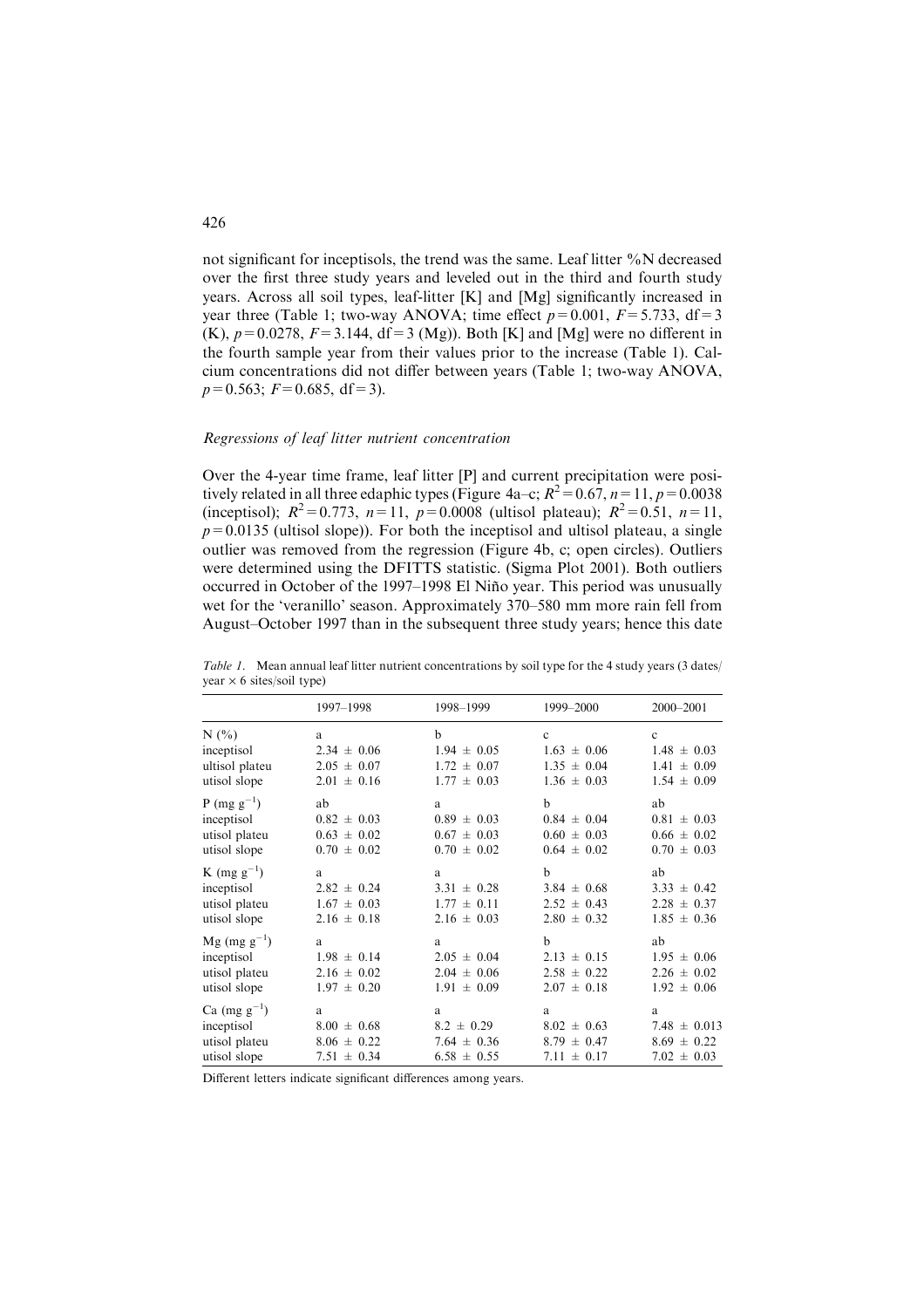

Figure 4. The effect of current rainfall on mean leaf litter [P] (a) inceptisol ( $R^2 = 0.67$ ,  $p = 0.0038$ ,  $n=11$ ), (b) ultisol plateau ( $R^2=0.77$ ,  $p=0.0008$ ,  $n=11$ ), (c) ultisol slope ( $R^2=0.51$ ,  $p=0.0135$ ,  $n=11$ ). Current precipitation defined as the rain falling during the 2-week litter collection period. The open circles in figures (b) and (c) are outliers (DFITTS statistic, SigmaPlot). Both outliers occurred in October 1997 (El Niño year), which received more rainfall than is usual for this period.

was anomalous in the amount of precipitation it received (Figure 1). Neither mean wind speed nor maximum wind speed were significantly related to leaf litter [P]. There was no significant relationship between current rainfall and %N.

Across all soil types, [K] and [Mg] strongly declined with increased rainfall during the 2-week collection period (Figure 5a–f). This relationship was most pronounced for K, which decreased very rapidly to a minimum when precipitation exceeded 50 mm (Figure 5a–c). Calcium concentrations declined with increased precipitation in the ultisol plots (Figure 5h).

Due to the negative relationship between leaf litter production and precipitation (D. Lawrence unpublished data) and the hypothesized link between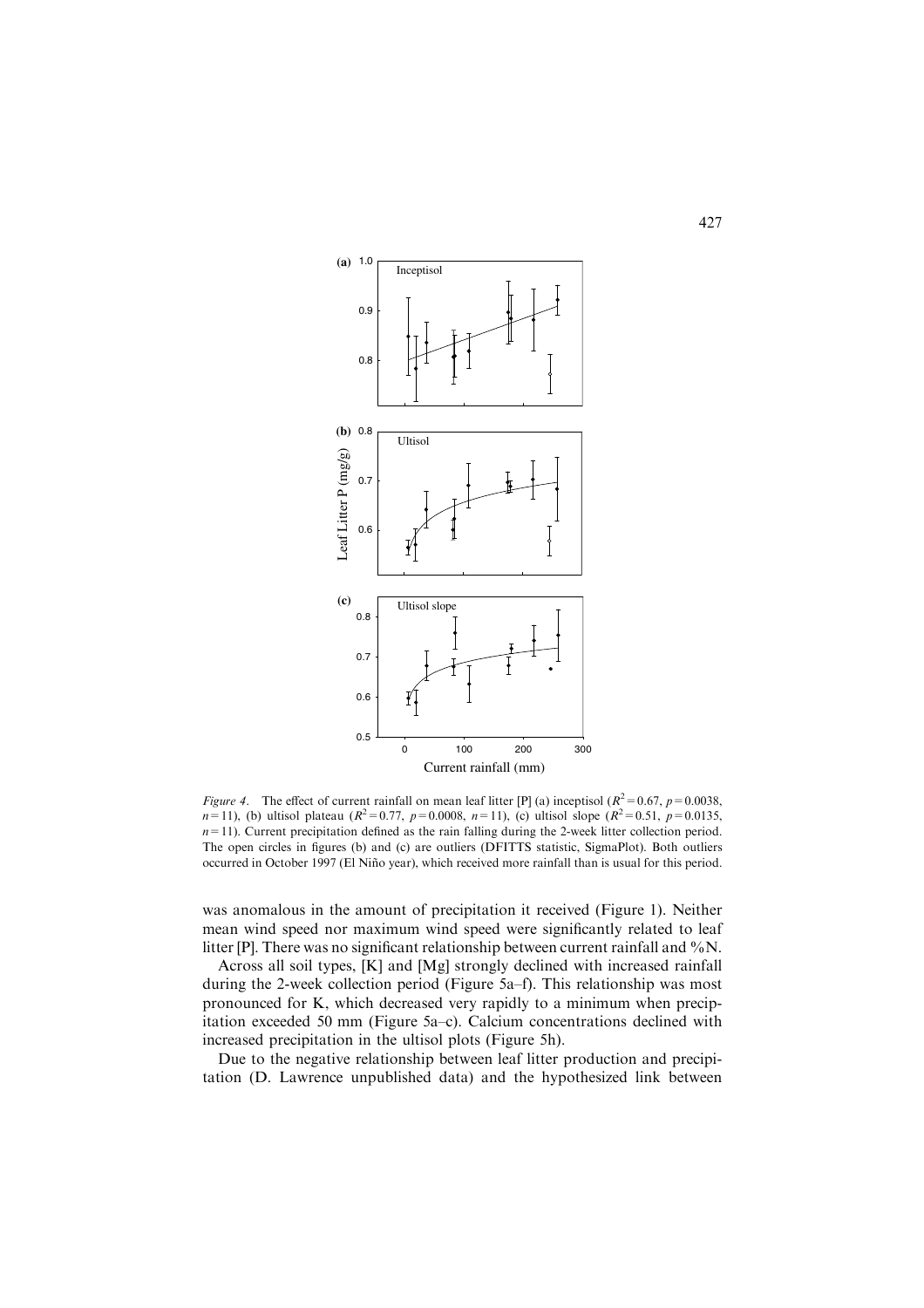

Figure 5. The effect of current precipitation on leaf litter [K] ((a) inceptisol ( $R^2 = 0.67$ ,  $p = 0.0119$ ,  $n=11$ ), (b) ultisol plateau ( $R^2 = 0.59$ ,  $p=0.0296$ ,  $n=11$ ), (c) ultisol slope ( $R^2 = 0.72$ ,  $p=0.0239$ ,  $(n=11)$ ), [Mg] ((d) inceptisol ( $R^2 = 0.70$ ,  $p = 0.008$ ,  $n = 11$ ), (e) ultisol plateau ( $R^2 = 0.50$ ,  $p = 0.0148$ ,  $n=11$ ), (f) ultisol slope ( $R^2=0.67$ ,  $p=0.002$ ,  $n=11$ )), and [Ca] ((g) inceptisol (n.s.,  $n=11$ ), (h) ultisol plateau ( $R^2 = 0.50$ ,  $p = 0.0145$ ,  $n = 11$ ), (i) ultisol slope (n.s.,  $n = 11$ )).

decomposing litter, soil nutrient availability, and subsequent litter nutrient concentrations, we expected  $[P]$  and  $\%N$  to be negatively related to precipitation with a long time lag. As expected, mean leaf litter [P] across soil types declined significantly with precipitation from 16 weeks previous in the ultisols and ultisol slopes, and from 18 weeks previous in the inceptisols (Figure 6a–c). In contrast, %N was not related to precipitation at any of the time lags tested.

Leaf litter [P] and leaf litter production 12 weeks prior showed a positive trend for ultisol soil types (Figure 7b, c); in ultisol plateaus, the relationship was significant. Leaf litter [P] and leaf litter production 16 weeks prior also showed a positive relationship in inceptisols (Figure 7a). Leaf litter production from 10 to 12 weeks prior was significantly positively related to %N for all soil types (Figure 7d–f; inceptisols: 10 weeks,  $R^2 = 0.46$ ,  $p = 0.031$ ,  $n = 10$ ; ultisols: 12 weeks,  $R^2 = 0.81$ ,  $p = 0.001$ ,  $n = 10$ ; ultisol slopes: 10 weeks,  $R^2 = 0.46$ ,  $p=0.032$ ,  $n=10$ ).

Fruit/flower litterfall was not significantly related to leaf litter [P] at any of the time lags tested. However,  $\%$ N was positively related to fruit/flower litter mass 8 weeks later in ultisol slope sites  $(R^2=0.66, p=0.002, n=11)$ .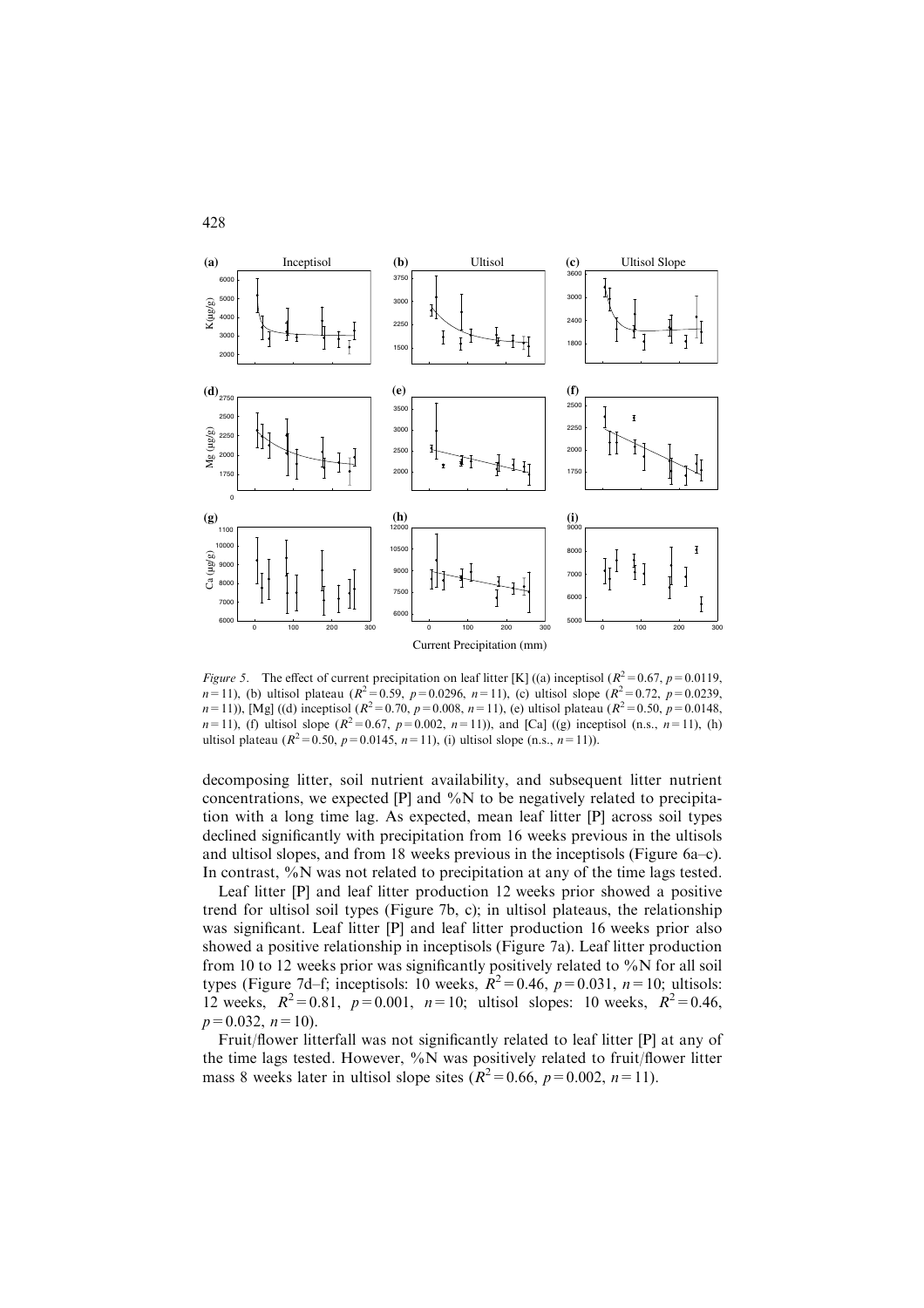

*Figure 6.* The effect of prior rainfall on leaf litter [P] by soil type (average of 6 sites for a given date). (a) inceptisols  $(R^2 = 0.58, p = 0.0108, n = 10)$ , (b) ultisol plateaus  $(R^2 = 0.47, p = 0.0287, p = 0.0287)$  $n=10$ ), (c) ultisol slopes ( $R^2 = 0.57$ ,  $p=0.0115$ ,  $n=10$ ).

## Discussion

# Seasonal variation in N, P and N:P

Based on the average 2-year N:P ratio, this system is limited by P (Koerselman and Meuleman 1996; Knecht and Goransson 2004). The N:P values for this region are average for a tropical rain forest (26–29 versus 28 (mean); T.E. Wood unpublished data). The N:P ratio changed significantly with time over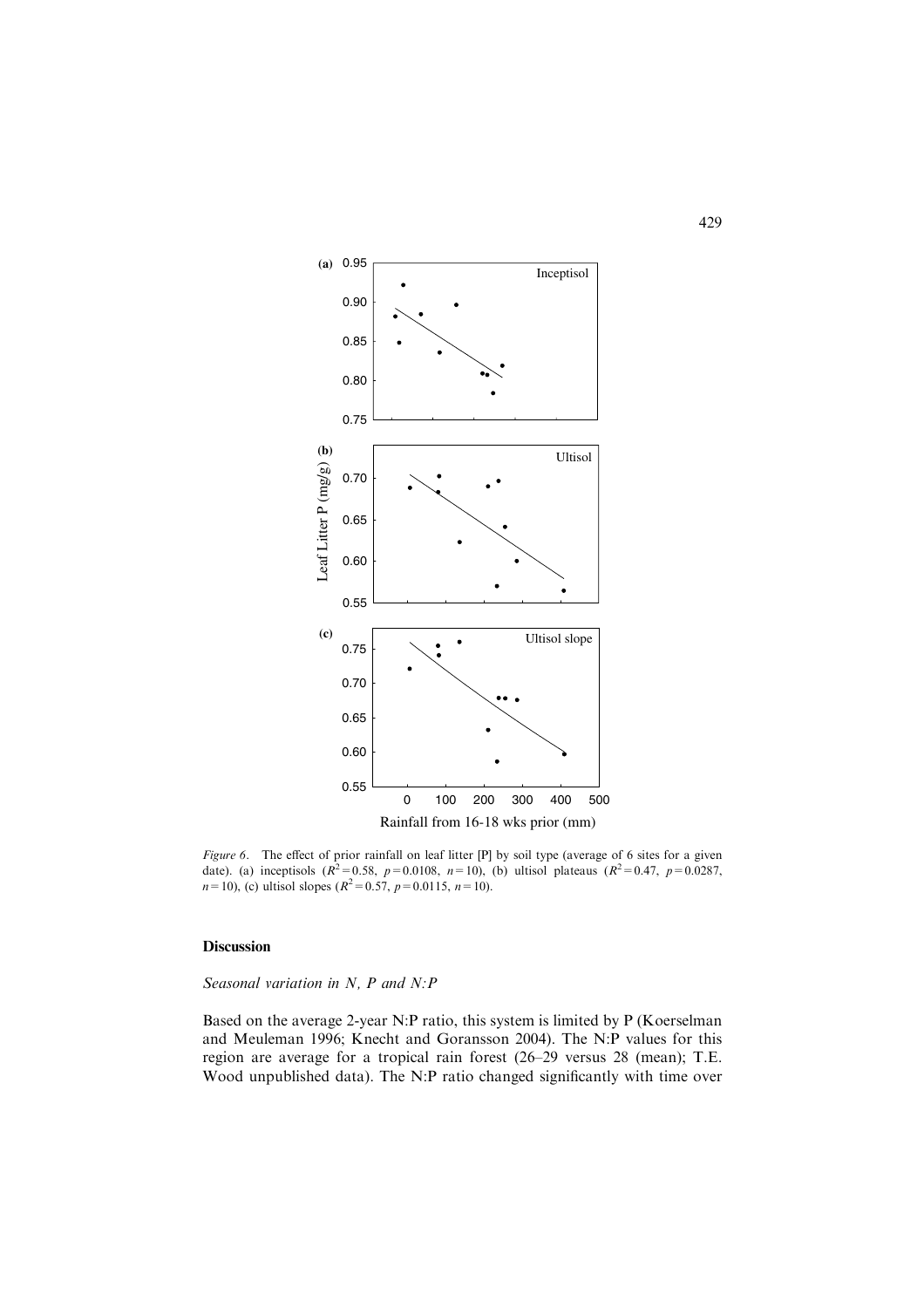

*Figure 7.* The effect of prior leaf litter production on leaf litter [P] ((a) inceptisols  $(R^2 = 0.337$ ,  $p = 0.079$ ,  $n = 10$ ), (b) ultisol plateaus  $(R^2 = 0.74, p = 0.0015, n = 10)$ , (c) ultisol slopes  $(R^2 = 0.27, p = 0.0015, n =$  $p=0.0996$ ,  $n=10$ )) and %N ((d) inceptisols  $(R^2=0.46, p=0.031, n=10)$ , (e) ultisol plateaus  $(R^2 = 0.81, p = 0.001, n = 10)$ , (f) ultisol slopes  $(R^2 = 0.46, p = 0.032, n = 10)$ ).

the 2-year study period. This variation was driven mainly by changes in N  $(CV=14-18\%$  (N) versus 8–9% (P)).

In both the first and second study years, the wet season months (June– August/weeks 36–52) were characterized by lower N:P ratios as a result of lower leaf litter %N and higher leaf litter [P] (Figure 3c). These results are contrary to those of Chuyong et al. (2000, wet forest) and Read and Lawrence (2003, dry forests) where leaf litter  $\%$ N decreased during the dry season months. The lower N:P ratio during the wet season months could be due to a shift in the relative amounts of N and P availability in the soil and/or a change in the vegetative demand for these nutrients (source–sink interactions) (Nambiar and Fife 1991; Newbery et al. 1997).

The N:P ratios peaked during the dry season months of the ENSO year (February–April/weeks 20–32; 47 ultisols, 36 inceptisols; Figure 3c). The occurrence of high N:P ratios during the extended ENSO dry season suggests a shift towards greater P demand relative to N during this period. In addition to high N:P ratios, there was a striking asynchrony in N:P values between ultisols and inceptisols during the ENSO year, such that ultisols responded 4 weeks earlier than inceptisols. Hence, the positive shift in N:P ratio occurred one month earlier in the less fertile ultisols (Figure 3c, d). In contrast, the second study year did not exhibit the same inceptisol-ultisol N:P asynchrony. Differences in N:P between soil types was minimal and N:P ratios were on average lower. The discrepancy in N:P patterns between the two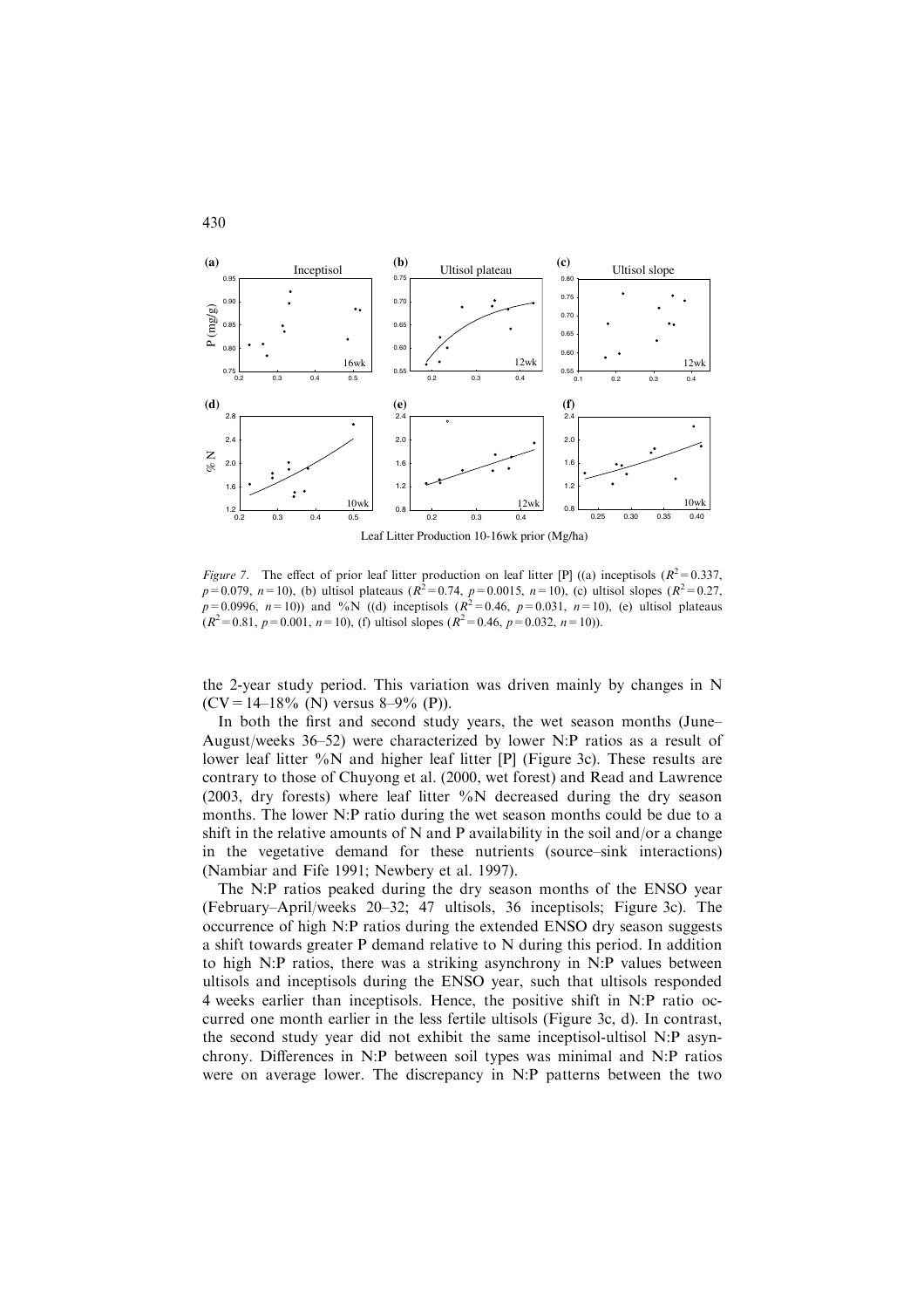years suggests that this system responds to environmental variation on a supra-annual basis and may reflect a response to ENSO related climatic variabiltiy.

## Inter-annual variation

With the exception of Ca, all of the leaf litter nutrient concentrations varied across years (Table 1). Significant variation occurred among the first three study years, with no change for any of the nutrients between years 3 and 4 (Table 1). This pattern of inter-annual variation suggests that leaf litter nutrient cycling responded to an environmental forcing present during the first two study years and not in the subsequent 2 years. The ENSO of 1997–1998 is the most likely cause.

Overall, leaf litter  $\%$ N showed the greatest inter-annual variation. The greater inter-annual variation of N compared with the other nutrients indicates that N is not cycled as tightly as P and the cations (Vitousek 1984).

## Regressions with leaf litter nutrient concentration

Leaf litter [P] increased with the amount of precipitation during the collection period. Hence, while leaching may have a small negative effect on leaf litter [P], the net positive relationship suggests that leaching is not the major driver of variation. Possible explanations include (1) live tissue concentrations change in response to soil nutrient availability while nutrient resorption remains constant (Cuevas and Medina 1986; Vitousek and Sanford 1986; Aerts and Chapin 2000; McGrath et al. 2000; Cleveland et al. 2004; however, see Newbery et al. 1997) (2) a decrease in P demand by the vegetation in response to a wet season phenological event (i.e. source–sink interactions) (Nambiar and Fife 1991; Newbery et al. 1997) (3) reduced nutrient resorption in response to increased effective soil nutrient availability associated with wet season months (Boerner 1985; Cuevas and Medina 1986; del Arco et al. 1991; Escudero et al. 1992; McGrath et al. 2000; Cleveland et al. 2004; however, see Chapin and Moilanen 1991; Aerts 1996; Aerts and Chapin 2000). Given that we observed no relationship between leaf litter [P] and wind velocity, the temporal pattern of leaf litter [P] was probably not due to an increase in nutrient-rich green leaf tissue in the litter traps.

In contrast to the positive relationship between current precipitation and [P], the negative relationship between [K] and [Mg] and precipitation is most likely the result of leaching from live leaf tissue. This is especially true of K, which is highly soluble and not bound to any known organic compounds (Epstein 1972; Veneklaas 1991; Schlesinger 1997). The lack of a significant trend in Ca for two of the three edaphic types may be because Ca is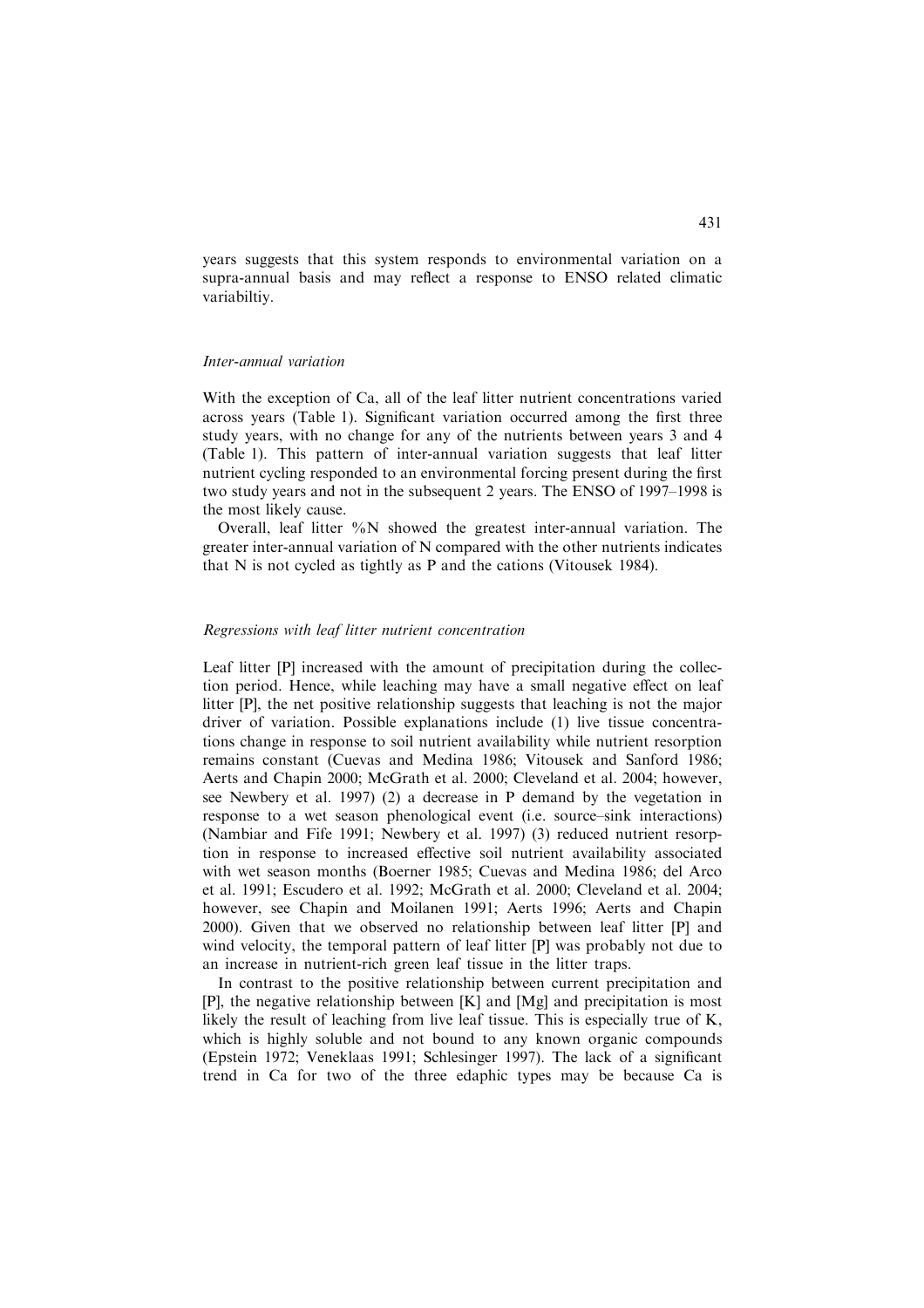incorporated into leaf structures, reducing the concentration of mobile Ca in leaf tissue.

Alternatively, a negative relationship between cation concentrations and rainfall could be due to leaching/decomposition in the litter traps; however, if this were occurring during the 2 week collection period, we would expect N and P, which are also susceptible to leaching, to decline as well. A litter decomposition study conducted in Guatemala showed that Mg and P are lost from litter at similar rates during the first 2 weeks (Ewel 1976). The positive relationship between P, but not Mg, and rainfall leads us to conclude that cation leaching is most likely occurring in the canopy rather than in the litter traps.

This study suggests that long-term patterns of precipitation (16–18 weeks) influence leaf litter nutrient cycling. As with short-term variability in precipitation, changing soil nutrient availability should be further investigated as the proximate mechanism for changing litter chemistry. Whereas the immediate effects of precipitation should occur due to the mediating influence of soil moisture, the long-term effects may occur due to the negative impact of precipitation on the amount of leaf litter that falls. In support of this developing hypothesis, we found a negative relationship between rainfall and leaf litter [P] on a long time lag (16–18 weeks). We also found a weak positive relationship between litterfall mass and [P] on a shorter-time lag (12–16 weeks) that accommodates a negative link between precipitation and litterfall in mature forests. The timing of these lags coincides with documented rates of nutrient cycling through the litter–soil system (Figure 8). In the Guatemalan decomposition study, approximately 80% of P was lost from leaf litter within the first 10 weeks of decomposition (Ewel 1976). In our study, we found a positive relationship between leaf litterfall 12–16 weeks prior and current leaf litter [P]. In addition, maximum leaf litter [P] occurred in the wet season just 12– 16 weeks after peak leaf litter production, within the same time frame as the demonstrated lag between leaf litter production and leaf litter [P]. Hence, it is likely that leaf litter production does feed back positively on subsequent leaf litter nutrient concentrations (Figure 8).

The 10–12 week time lag between leaf litter production and  $\%$ N also supports a positive feedback from litter production (Figure 8). That the relationships were significantly earlier than those for leaf litter [P] may reflect less immobilization of N than of P. This result is consistent with the P limitation suggested above. Leaf litter  $\%$ N was significantly positively related to a proxy for current fruit/flower development  $(+8 \text{ week } \text{lag})$ . One explanation may be that more N leads to greater photosynthesis (Reich et al. 1997) and thus more carbohydrates for fruit production.

To better understand feedbacks among precipitation, litter production and litter chemistry, further research should focus on forest floor and belowground processes that control nutrient availability such as decomposition and immobilization, as well as controls on nutrient resorption from leaf tissue (e.g. Figure 8).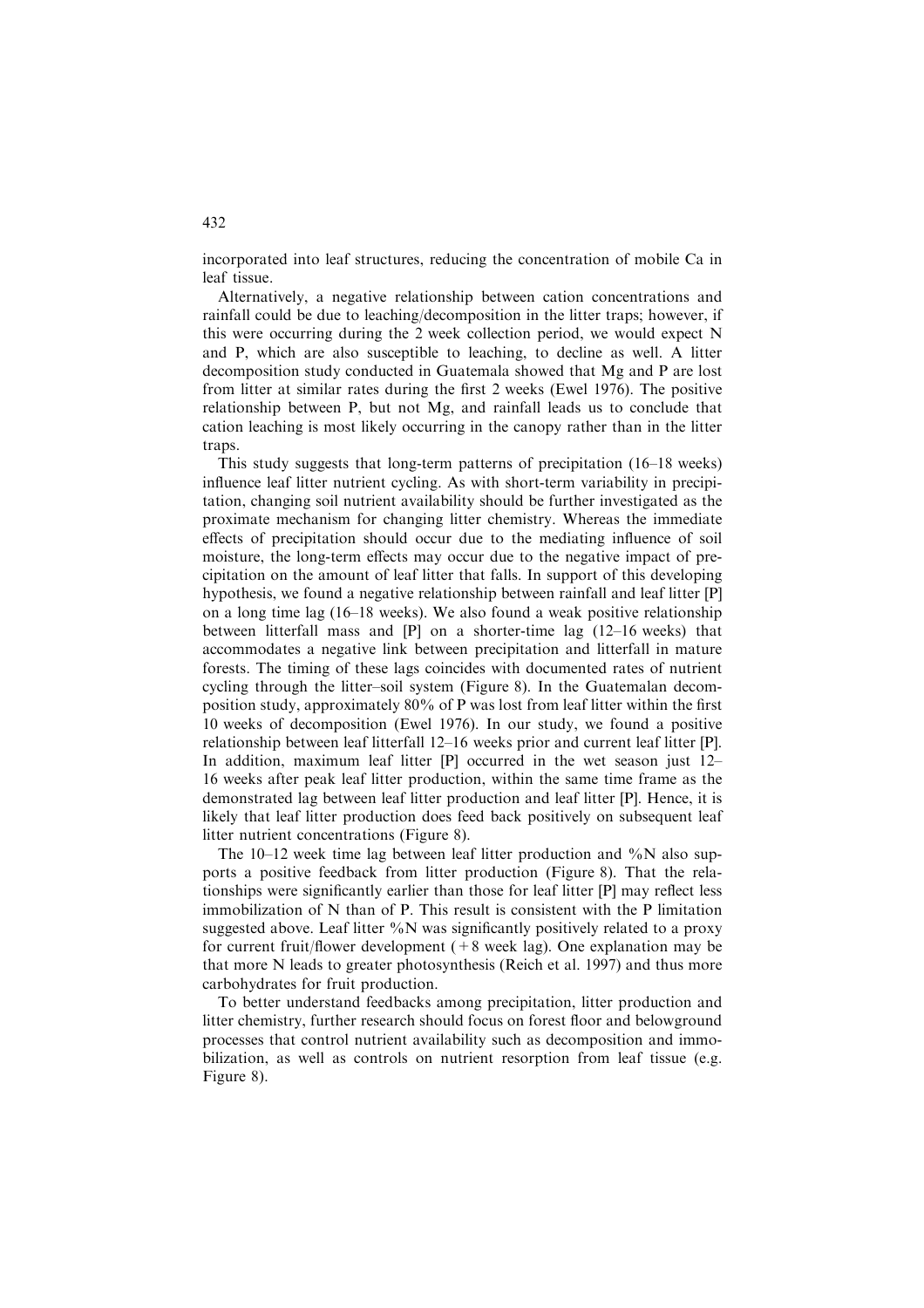

*rainfall & [P] (16-18wks, -)* 

Figure 8. Time scale of short- and long-term relationships among leaf litter nutrient concentrations, precipitation, and leaf litter production demonstrated in this study. Short-term changes in leaf litter [P] and cations are likely driven by rainfall, via the influence of rain on soil moisture, nutrient uptake and leaching. Long-term variation in leaf litter [P] and %N appears to be partially influenced by pulses of nutrient availability provided by the decomposition of litter. \*D. Lawrence, unpub. data.

## **Conclusion**

The N:P ratios changed over the 2-year study period with lower ratios consistently in the wet season months. We propose that this seasonal variation is due to changes in the relative availability of these nutrients in the soil and/or a shift in nutrient demand by the vegetation. In the ENSO year, P appeared to be more limiting than in the subsequent year, and this P limitation was more pronounced in the less fertile ultisols than in the inceptisols. The pattern of N:P variation also differed between edaphic types such that the ultisols responded 4 weeks earlier than inceptisols. These results indicate that during periods of high P demand relative to N, differences in leaf litter nutrient cycling between ultisols and inceptisols are exacerbated.

Overall, precipitation appears to be a major driver of short-term variation in leaf litter P and cation concentrations. This was especially true when precipitation levels were below 150 mm. An increase in soil nutrient availability associated with higher soil moisture is proposed as an explanatory mechanism for further study. Dynamics in the major cations K and Mg (but not Ca) suggest that leaching from leaf tissue in the canopy is an important source of variation in these nutrients.

Longer-term variation in  $[P]$  and  $\%N$  is consistent with pulses of nutrient availability provided by the decomposition of leaf litter (Figure 8). Inter-an-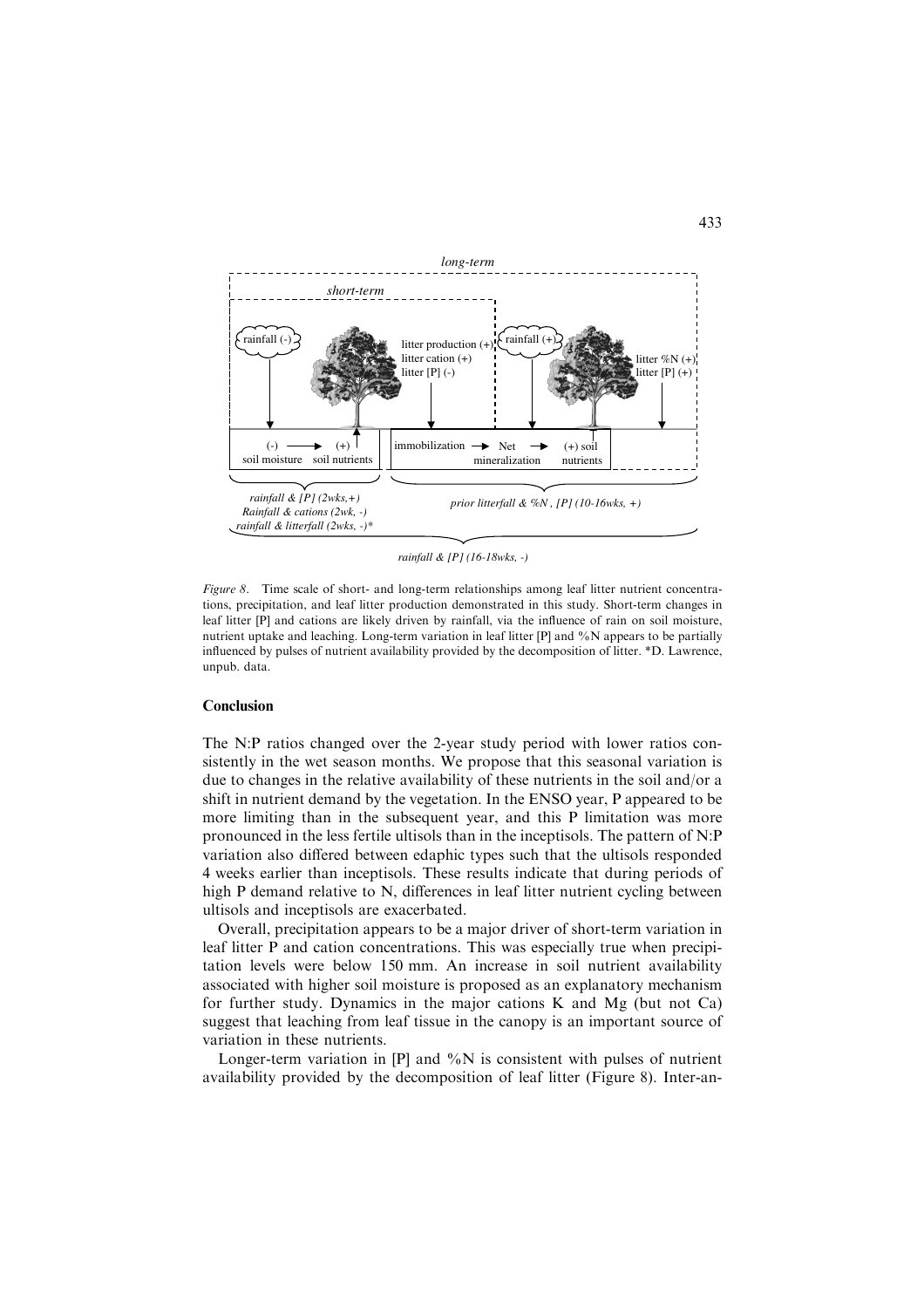nual variation of leaf litter nutrients indicates that single-year studies could potentially miss important responses of nutrient cycling to climatic variability. Although controversial, one of the projected consequences of global climate change is an expectation of more intense and frequent ENSO events. The associated intensification of seasonality in precipitation could lead to intensified pulses of nutrient availability through changes in leaf litter production, quality, and decomposition rates. Ultimately, changes in the rate of nutrient supply could have longer-term effects on net primary productivity, carbon storage, and species composition.

#### Acknowledgements

Research in the CARBONO plots was based upon work supported by the National Science Foundation under Grant DEB-9629245 and the Department of Energy Grant DE-FG02-96ER62289. Funding was also provided by a grant from the Andrew W. Mellon Foundation.

#### References

- Aerts R. 1996. Nutrient resorption from senescing leaves of perennials: Are there general patterns? J. Ecol. 34(4): 597–608.
- Aerts R. and Chapin F.S. 2000. The mineral nutrition of wild plants revisited: a re-evaluation of processes and patterns. Adv. Ecol. Res. 30: 1–67.
- Boerner R.E.J. 1985. Foliar nutrient dynamics, growth, and nutrient use efficiency of *Hamamelis* virginiana in three forest microsites. Can. J. Bot. 63: 1476–1481.
- Campo J., Jaramillo V.J. and Maass J.M. 1998. Pulses of soil phosphorus availability in a Mexican tropical dry forest: effects of seasonality and level of wetting. Oecologia 115: 167–172.
- Campo J., Maass J.M., Jaramillo V.J., Martinez-Yrizar A. and Sarukhan J. 2001. Phosphorus cycling in a Mexican tropical dry forest ecosystem. Biogeochemistry 53: 161–179.
- Chapin F.S. and Moilanen L. 1991. Nutritional controls over nitrogen and phosphorus resorption from Alaskan Birch leaves. Ecology 72(2): 709–715.
- Chuyong G.B., Newbery D.M. and Songwe N.C. 2000. Litter nutrients and retranslocation in a central African rain forest dominated by ectomycorrhizal trees. New Phytol. 148: 493–510.
- Clark D.A. 2004. Sources or sinks?: the responses of tropical forests to current and future climate and atmospheric composition Philos. Trans. R. Soc. Lond. Ser. B 359: 477–491.
- Clark D.B. and Clark D.A. 2000. Landscape-scale variation in forest structure and biomass in a tropical rain forest. Forest Ecol. Manage. 137: 185–198.
- Clark D.A., Piper S.C., Keeling C.D. and Clark D.B. 2003. Tropical rain forest tree growth and atmospheric carbon dynamics linked to interannual temperature variation during 1984–2000. Proc. Natl. Acad. Sci. USA 100(10): 5852–5857.
- Cleveland C.C., Townsend A.R., Constance B.C., Ley R.E. and Schmidt S.K. 2004. Soil microbial dynamics in costa rica: seasonal and biogeochemical constraints. Biotropica 36(2): 184–195.
- Condit R., Ashton P.S., Baker P., Bunyavejchewin S., Gunatilleke S., Gunatilleke N., Hubbell S.P., Foster R.B., Itoh A., LaFrankie J.V., Lee H.S., Losos E., Manokaran N., Sukumar R. and Yamakura T. 2000. Spatial patterns in the distribution of tropical tree species. Science 288: 1414– 1418.
- Cuevas E. 1995. Biology of the belowground system of tropical dry forests. In: Mooney H. A., Bullock S.H. and Medina E. (eds), Seasonally Dry Tropical Forests. Cambridge University Press, Cambridge, pp. 362–383.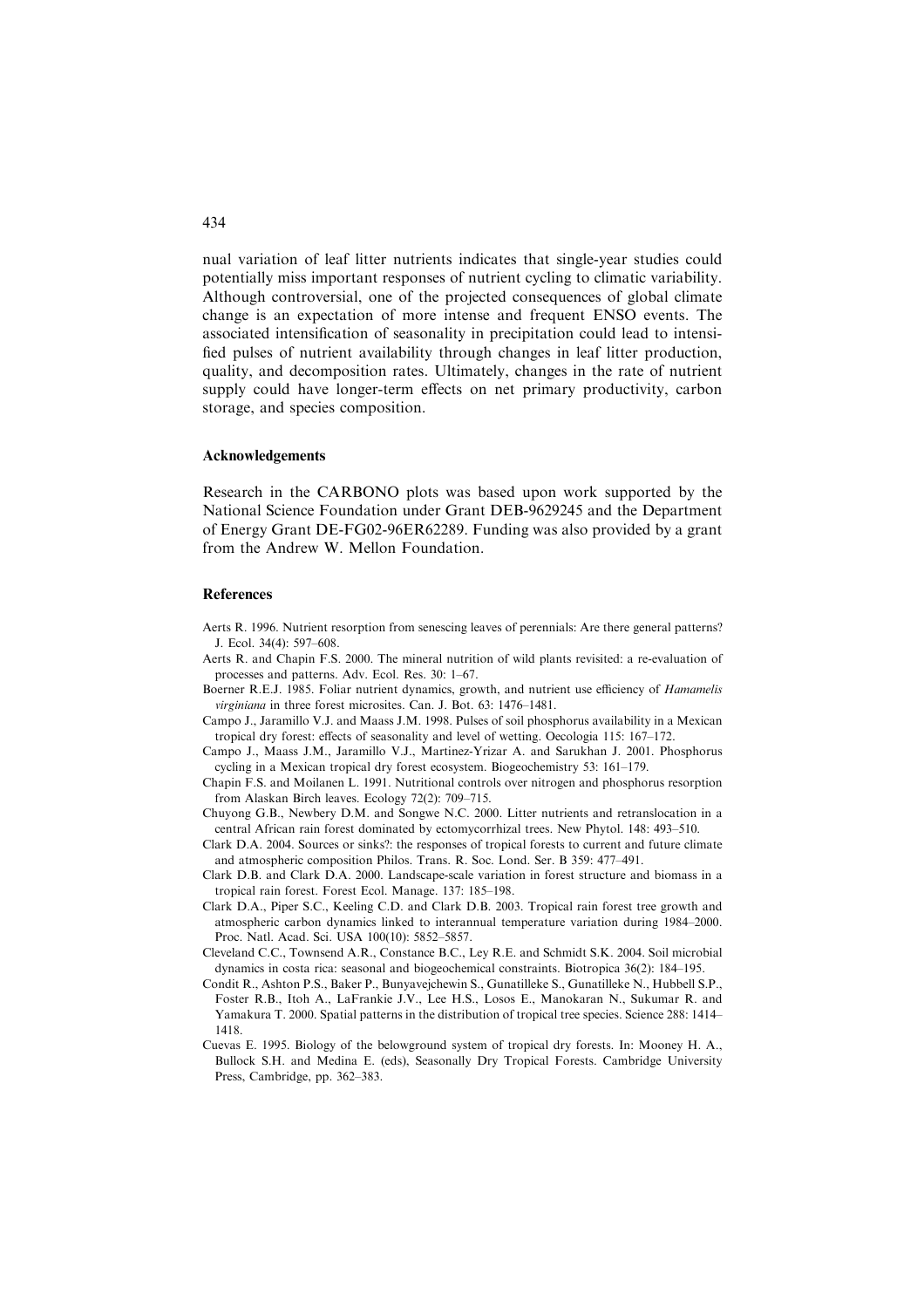- Cuevas E. and Lugo A.E. 1998. Dynamics of organic matter and nutrient return from litterfall in stands of ten tropical tree plantation species. Forest Ecol. Mange. 112: 263–279.
- Cuevas E. and Medina E. 1986. Nutrient dynamics within amazonian forest ecosystems. I. Nutrient flux in fine litter fall and efficiency of nutrient utilization. Oecologia 68: 466–472.
- Curran L.M., Caniago I., Paoli G.D., Astianti D., Kusneti M., Leighton M., Nirarita C.E. and Haeruman H. 1999. Impact of El Niño and logging on canopy tree recruitment in Borneo. Science 286: 2184–2188.
- Dean J.M. and Smith A.P. 1978. Behavioral and morphological adaptations of a tropical plant to high rainfall. Biotropica 10: 152–154.
- del Arco J.M., Escudero A. and Garrido V.M. 1991. Effects of site characteristics on nitrogen retranslocation from senescing leaves. Ecology 72(2): 701–708.
- Epstein E. 1972. Mineral Nutrition of Plants: Principles and Perspectives. John Wiley & Sons, Inc., New York.
- Escudero A., del Arco J.M., Sanz I.C. and Ayala J. 1992. Effects of leaf longevity and retranslocation efficiency on the retention time of nutrients in theleaf biomass of different woody species. Oecologia 90: 80–87.
- Ewel J.J. 1976. Litter fall and leaf decomposition in a tropical forest succession in eastern Guatemala. J. Ecol. 64: 293–307.
- Frankie G.W., Baker H.G. and Opler P.A. 1974. Comparative phenological studies of trees in tropical wet and dry forests in the lowlands of Costa Rica. J. Ecol. 62: 881–919.
- Gessel S.P., Cole D.W., Johnson D. and Turner J. 1980. The nutrient cycles of two Costarican forests. Prog. Ecol. 3: 23–44.
- Haines B. and Foster R.B. 1977. Energy flow through litter in a Panamanian forest. J. Ecol. 65: 147–155.
- Herbohn J.L. and Congdon R.A. 1993. Ecosystem dynamics at disturbed and undisturbed sites in north Queensland wet tropical rain forest. II. Litterfall. J. Trop. Ecol. 9: 365–380.
- Herbohn J.L. and Congdon R.A. 1998. Ecosystem dynamics at disturbed and undisturbed sites in North Queensland wet tropical rain forest. III. Nutrient returns to the forest floor through litterfall. J. Trop. Ecol. 14: 217–229.
- Holbrook N.M., Whitbeck J.L. and Mooney H.A. 1995. Drought responses of neotropical dry forest trees. In: Mooney H.A., Bullock S.H. and Medina E. (eds), Seasonally Dry Tropical Forests. Cambridge University Press, Cambridge, pp. 243–276.
- Holdridge L.R. 1947. Determination of world plant formations from simple climatic data. Science 105(2727): 367–368.
- Hopkins B. 1966. Vegetation of the Olokemeji Forest Researve, Nigeria. J. Ecol. 54: 687–703.
- Klinge H. and Rodrigues W.A. 1968. Litter production in an area of Amazonian Terra Firme forest. Part I. Litterfall, organic carbon and total nitrogen contents of litter. Amazoniana 1: 287– 302.
- Knecht M.R. and Goransson A. 2004. Terrestrial plants require nutrients in similar proportions. Tree Phys. 24(4): 447–460.
- Koerselman W. and Meuleman A.F.M. 1996. The vegetation N:P ratio: a new tool to detect the nature of nutrient limitation. J. App. Ecol. 33(6): 1441–1450.
- Killingbeck K.T. 1996. Nutrients in senesced leaves: Keys to the search for potential resorption and resorption proficiency. Ecology 77(6): 1716–1727.
- Kunkel-Westphal I. and Kunkel P. 1979. Litter fall in a Guatemalan primary forest, with details of leaf-shedding by some common tree species. J. Ecol. 67: 665–686.
- Lawrence D. and Foster D. 2002. Changes in forest biomass, litter dynamics and soils following shifting cultivation in southern Mexico: an overview. Interciencia 27(8): 400–408.
- Lieberman D., Lieberman M., Peralta R. and Hartshorn G.S. 1996. Tropical forest structure and composition on a large-scale altitudinal gradient in Costa Rica. J. Ecol. 84: 137–152.
- Lodge D.J., McDowell W.H. and McSwiney C.P. 1994. The importance of nutrient pulses in tropical forests. TREE 9(10): 384–387.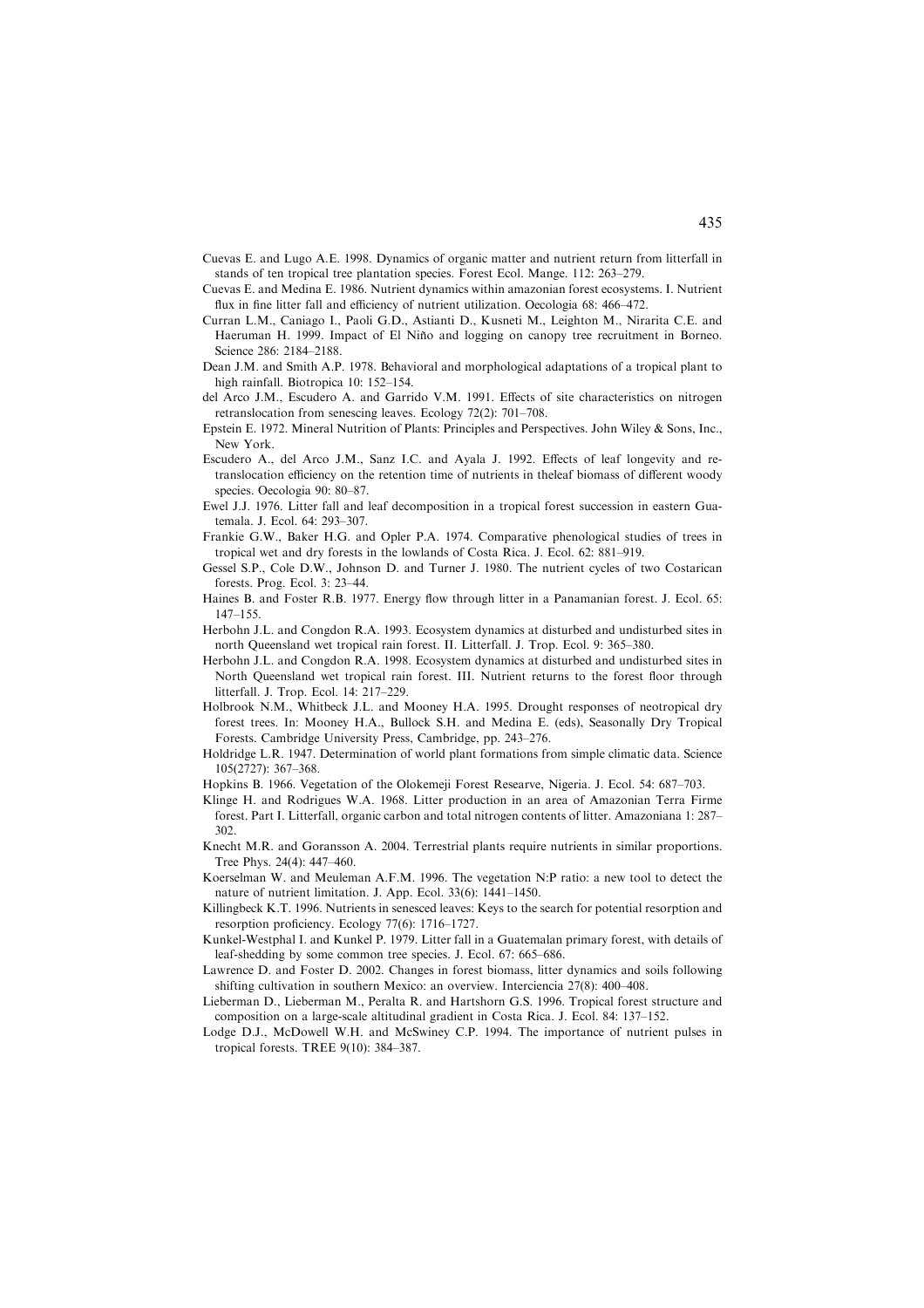- Lodge D.J., Scatena F.N., Asbury C.N. and Sanchez M.J. 1991. Fine litterfall and related nutrient inputs resulting from Hurricane Hugo in subtropical wet and lower montane rain forests of Puerto Rico. Biotropica 23(4): 336–342.
- Marschner H. 1995. Mineral Nutrition of Higher Plants, 2nd ed. Academic Press, San Diego.
- Martinez-Yrizar A. and Sarukhan J. 1990. Litterfall patterns in a tropical deciduous forest in Mexico over a five-year period. J. Trop. Ecol. 6(4): 433–444.
- McGrath D.A., Comerford N.B. and Duryea M.L. 2000. Litter dynamics and monthly fluctuations in soil phosphorus availability in an Amazonian agroforest. Forest Ecol. Manage. 131(13): 167– 181.

Murphy P.G. and Lugo A.E. 1986. Ecology of tropical dry forest. Ann. Rev. Ecol. Syst. 17: 67–88.

Nambiar E.K.S. and Fife D.N. 1991. Nutreint retranslocation in temperate conifers. Tree Physiol. 65: 185–207.

- Newbery D.M., Alexander I.J. and Rother J.A. 1997. Phosphorus dynamics in a lowland African rain forest: The influence of ectomycorrhizal trees. Ecol. Monogr. 67(3): 367–409.
- Palma R.M., Defrieri R.L., Tortarolo M.F., Rause J. and Gallardo J.F. 2000. Seasonal changes of bioelements in the litter and their potential return to green leaves in four species of the Argentine Subtropical Forest. Ann. Bot. 85: 181–186.
- Read L. and Lawrence D. 2003. Litter nutrient dynamics during succession in dry tropical forests of the Yucatan: regional and seasonal effects. Ecosystems 6(8): 747–761.
- Reich P.B., Walters M.B. and Ellsworth D.S. 1997. From tropics to tundra: global convergence in plant functioning. Proc. Natl. Acad. Sci. USA 94: 13730–13734.
- Salifu K.F. and Timmer V.R. 2001. Nutrient retranslocation response of Picea mariana seedlings to nitrogen supply. Soil Sci. Soc. Am. J. 65(3): 905–913.
- Richardson S.J., Peltzer D.A., Allen R.B., McGlone M.S. and Parfitt R.L. 2004. Rapid development of phosphorus limitation in temperate forest along the Franz Josef soil chronosequence. Oecologia 139: 267–276.
- Salisbury F.B. and Ross C.W. 1992. Plant Physiology. Wadsworth Publishing Company, Belmont. Sanford R.L., Paaby P., Luvall J.C. and Phillips E. 1994. Climate, geomorphology, and aquatic systems. In: McDade L.A., Bawa K.S., Hespenheide H.A. and Hartshorn G.S. (eds), La Selva:
- Ecology and Natural History of a Neotropical Rainforest. University of Chicago Press, Chicago. Schlesinger W.H. 1997. Biogeochemistry: An Analysis of Global Change. Academic Press, San Diego.
- Schuur E.A.G. and Matson P.A. 2001. Net primary productivity and nutrient cycling across a mesic to wet precipitation gradient in Hawaiian montane forest. Oecologia 128(3): 431–442.
- Scott D.A., Proctor J. and Thompson J. 1993. Ecological Studies on a Lowland Evergreen Rain Forest on Maraca Island, Roraima, Brazil. II. Litter and Nutrient Cycling. J. Ecol. 80(4): 705– 717.
- Sizer N.C., Tanner E.V.J. and Kossmann Ferraz I.D. 2000. Edge effects on litterfall mass and nutrient concentrations in forest fragments in central Amazonia. J. Trop. Ecol. 16: 853–863.
- Sollins P., Sancho F.M., Mata R.C. and Sanford R.L. 1994. Soils and soil process research. In: McDade L.A., Bawa K.S., Hespenheide H.A. and Hartshorn G.S. (eds), La Selva: Ecology and Natural History of a Neotropical Rainforest. University of Chicago Press, Chicago, pp. 34–53. Son Y., Lee I.K. and Syu R. 2000. Nitrogen and phosphorus dynamics in foliage and twig of pitch
- pine and Japanese larch plantations in relation to fertilization. J. Plant Nutr. 23(5): 697–710.
- Stocker G.C., Thompson W.A., Irvine W.A., Fitzsimon J.D. and Thomas P.R. 1995. Annual patterns of litterfall in a lowland and tableland rainforest in tropical Australia. Biotropica 27(4): 412–420.
- Swamy H.R. and Proctor J. 1994. Litterfall and Nutrient Cycling in Four Rainforests in the Sringeri Area of the Indian Western Ghats. Global Ecol. Biogeogr. 4(5): 155–165.
- Tessier J.T. and Raynal D.J. 2003. Use of nitrogen to phosphorus ratios in plant tissue as an indicator of nutrient limitation and nitrogen saturation. J. App. Ecol. 40: 523–534.